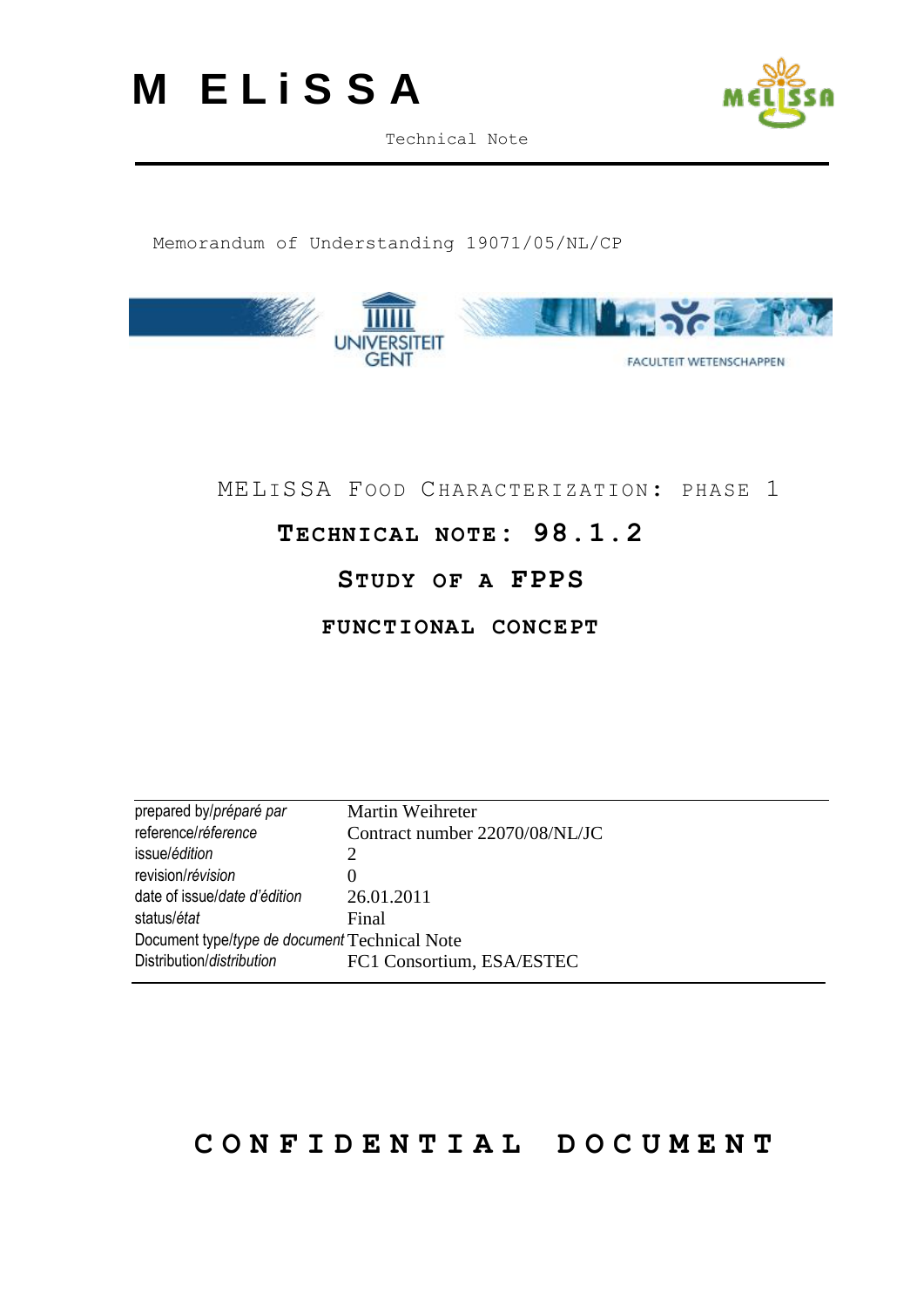

issue 2 revision 0 (

page ii of vii

#### **APPROVAL**

| Title<br>titre | Study of a FPPS functional concept | <b>I</b> ssue<br><b>ISSUE</b> | revision $0$<br>revision |
|----------------|------------------------------------|-------------------------------|--------------------------|
|                |                                    |                               |                          |

| author | Martin Weihreter | Idate | 26.01.2011 |
|--------|------------------|-------|------------|
| auteur |                  | date  |            |
|        |                  |       |            |

| Reviewed<br>by                           | FC1 Consortium             | <b>date</b><br>date | 30.08.2010 |
|------------------------------------------|----------------------------|---------------------|------------|
| approved<br>by (UGent)<br>approuvé<br>by | Dominique Van Der Straeten |                     | 31.08.2010 |

### **CHANGE LOG**

| reason for change /raison du<br>changement            | issue/issue revision/revision date/date |            |
|-------------------------------------------------------|-----------------------------------------|------------|
| Initial draft                                         |                                         | 17.08.2010 |
| Version<br>approved by<br>FC1<br>consortium and UGent |                                         | 31.08.2010 |

#### **CHANGE RECORD**

Issue: 2 Revision: 0

| reason for change/raison du changement | $\vert$ page(s)/page(s) $\vert$ paragraph(s)/paragraph(s) |
|----------------------------------------|-----------------------------------------------------------|
|                                        |                                                           |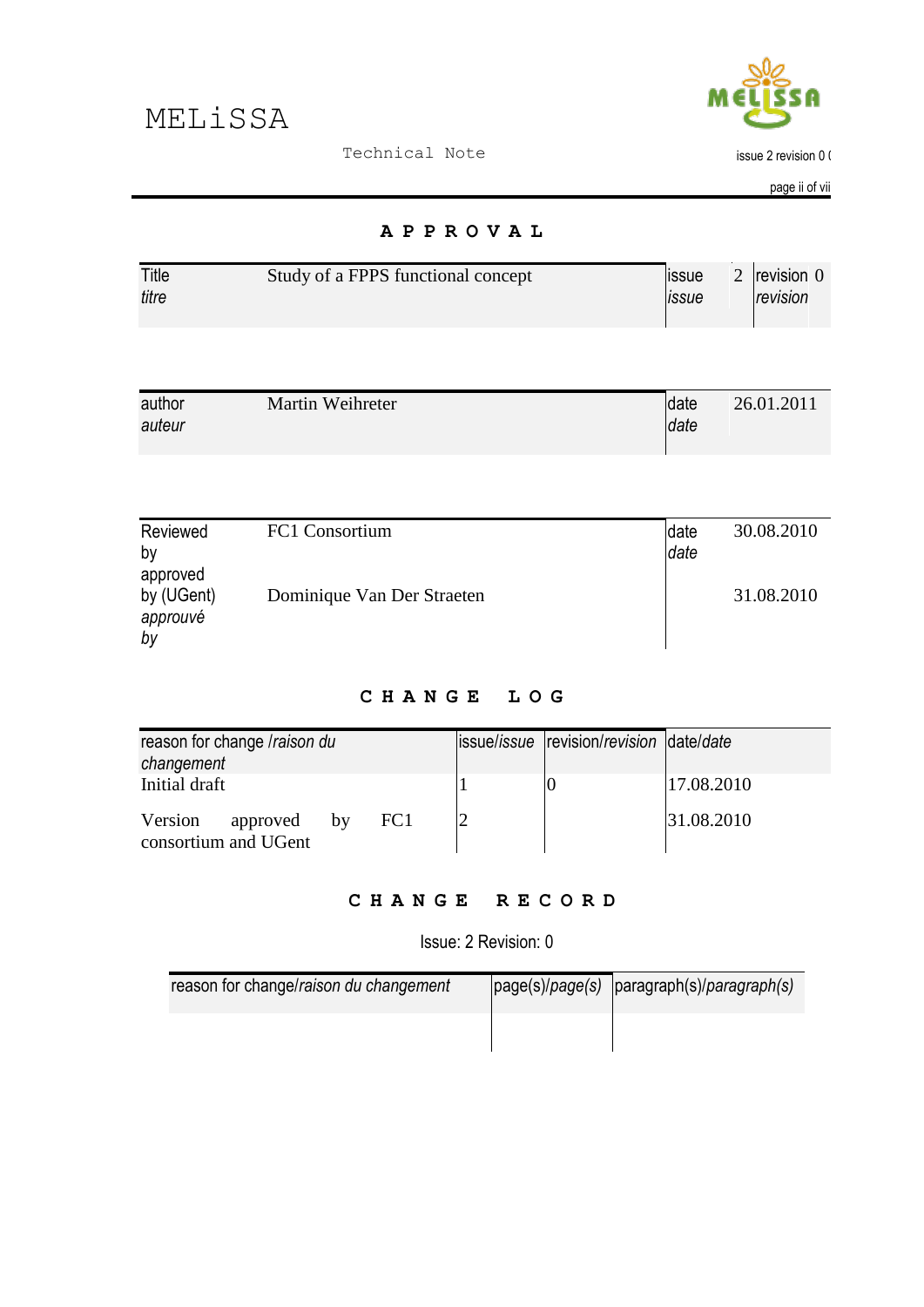

issue 2 revision 0 (

page iii of vii

#### TABLE OF CONTENTS

| 1                           |       |  |
|-----------------------------|-------|--|
| 2                           |       |  |
| 3                           |       |  |
|                             | 3.1   |  |
|                             | 3.1.1 |  |
|                             | 3.1.2 |  |
|                             | 3.1.3 |  |
|                             | 3.2   |  |
|                             | 3.3   |  |
|                             | 3.3.1 |  |
|                             | 3.3.2 |  |
|                             | 3.4   |  |
|                             | 3.4.1 |  |
|                             | 3.4.2 |  |
|                             | 3.4.3 |  |
|                             | 3.5   |  |
|                             | 3.6   |  |
|                             | 3.7   |  |
|                             | 3.8   |  |
|                             | 3.9   |  |
|                             | 3.10  |  |
| $\overline{\boldsymbol{4}}$ |       |  |
|                             | 4.1   |  |
|                             | 4.2   |  |
|                             | 4.3   |  |
|                             |       |  |
| 5                           |       |  |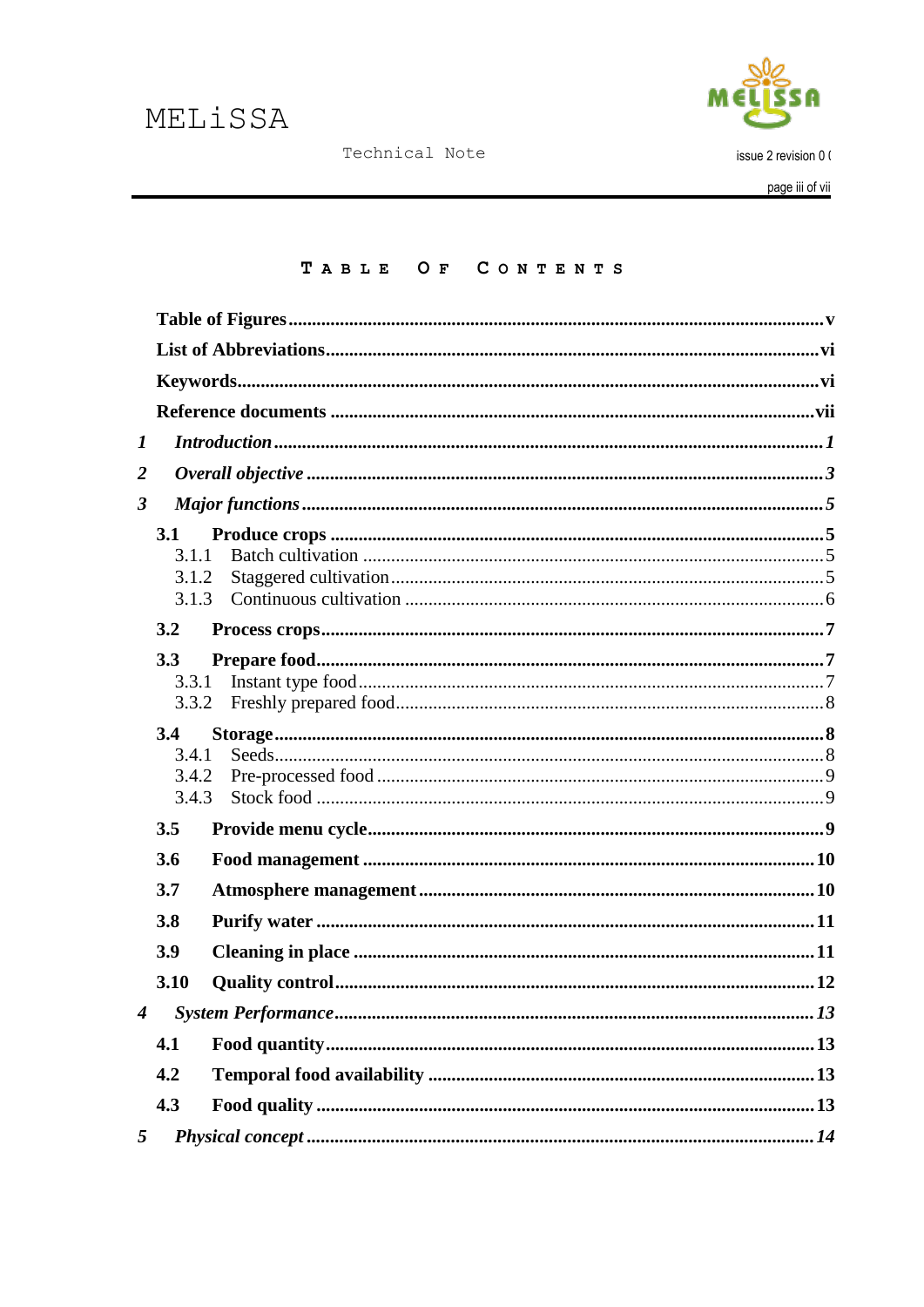



issue 2 revision 0 (

page iv of vii

|   | 5.1           |                                                                |  |
|---|---------------|----------------------------------------------------------------|--|
|   | 5.1.1         |                                                                |  |
|   | 5.1.2         |                                                                |  |
|   | 5.1.3         |                                                                |  |
|   | 5.1.4         |                                                                |  |
|   | 5.2           |                                                                |  |
|   | 5.2.1         |                                                                |  |
|   | 5.2.2         |                                                                |  |
|   | 5.2.3         |                                                                |  |
|   | 5.2.4         |                                                                |  |
| 6 |               |                                                                |  |
|   | 6.1           |                                                                |  |
|   | 6.2           |                                                                |  |
|   | 6.2.1         | Surface environmental parameters under confined conditions  18 |  |
|   |               | 6.2.1.1                                                        |  |
|   |               | 6.2.1.2                                                        |  |
|   |               | 6.2.1.3                                                        |  |
|   |               | 6.2.1.4                                                        |  |
|   |               | 6.2.1.5                                                        |  |
|   |               |                                                                |  |
|   |               |                                                                |  |
|   | 6.3           |                                                                |  |
| 7 |               |                                                                |  |
|   |               |                                                                |  |
|   | 7.1<br>7.1.1  |                                                                |  |
|   | 7.1.2         |                                                                |  |
|   | 7.1.3         |                                                                |  |
|   |               |                                                                |  |
|   | $7.2^{\circ}$ |                                                                |  |
|   | 7.2.1         | 7.2.1.1                                                        |  |
|   |               | 7.2.1.2                                                        |  |
|   | 7.2.2         |                                                                |  |
|   | 7.3           |                                                                |  |
|   |               |                                                                |  |
|   | 7.4<br>7.4.1  |                                                                |  |
|   | 7.4.2         |                                                                |  |
|   | 7.4.3         |                                                                |  |
|   | 7.4.4         |                                                                |  |
|   |               | 7.4.4.1                                                        |  |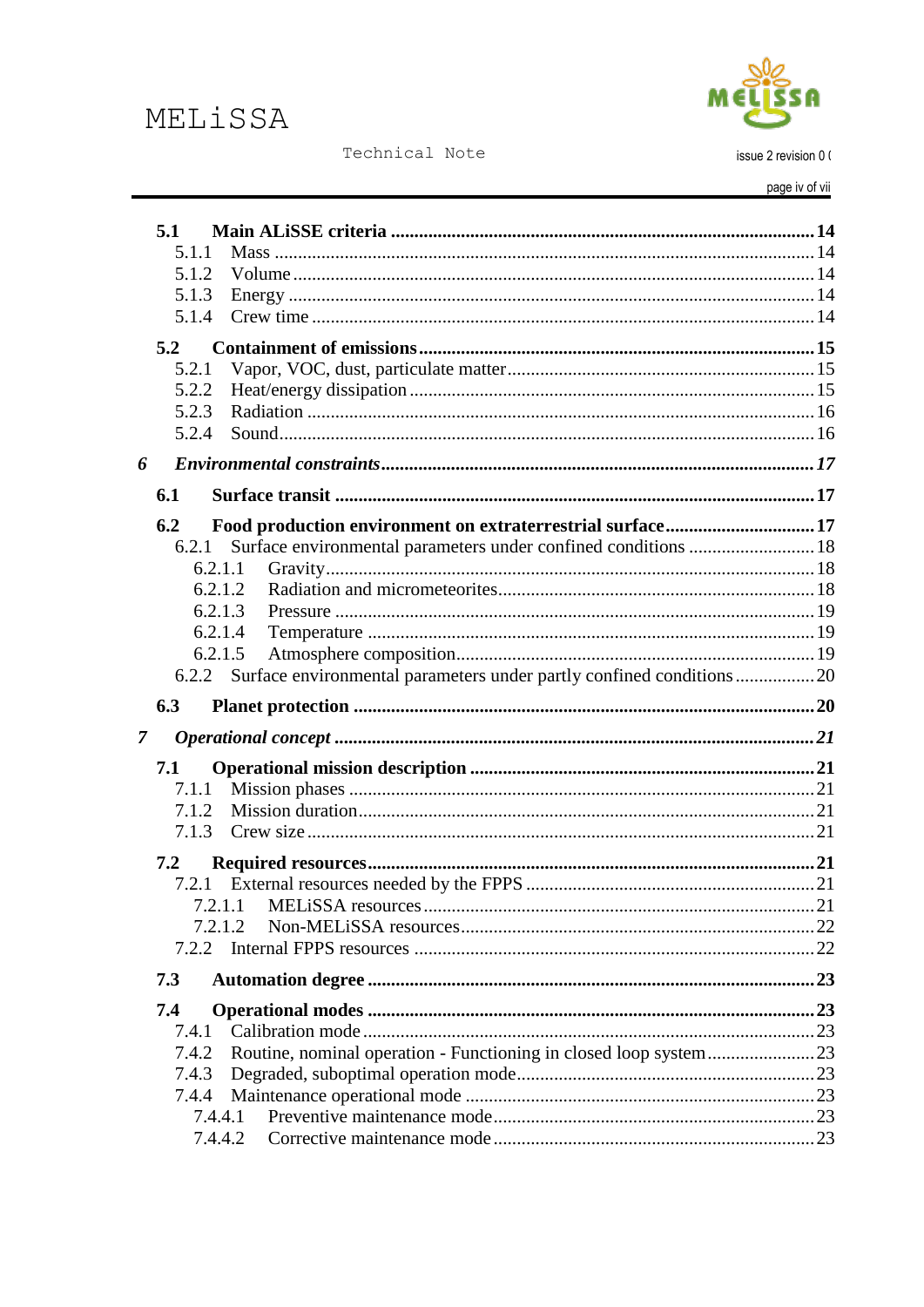# MELiSSA



#### Technical Note

issue 2 revision 0 (

|    | 7.5    |  |
|----|--------|--|
| 8  |        |  |
|    | 8.1    |  |
|    | 8.2    |  |
|    |        |  |
|    |        |  |
|    |        |  |
|    |        |  |
|    | 8.3    |  |
| 9  |        |  |
| 10 |        |  |
|    | 10.1   |  |
|    | 10.1.1 |  |
|    | 10.1.2 |  |
|    | 10.1.3 |  |
|    | 10.2   |  |
|    |        |  |

# Table of Figures

<span id="page-4-0"></span>

| Fig. 3 |  |
|--------|--|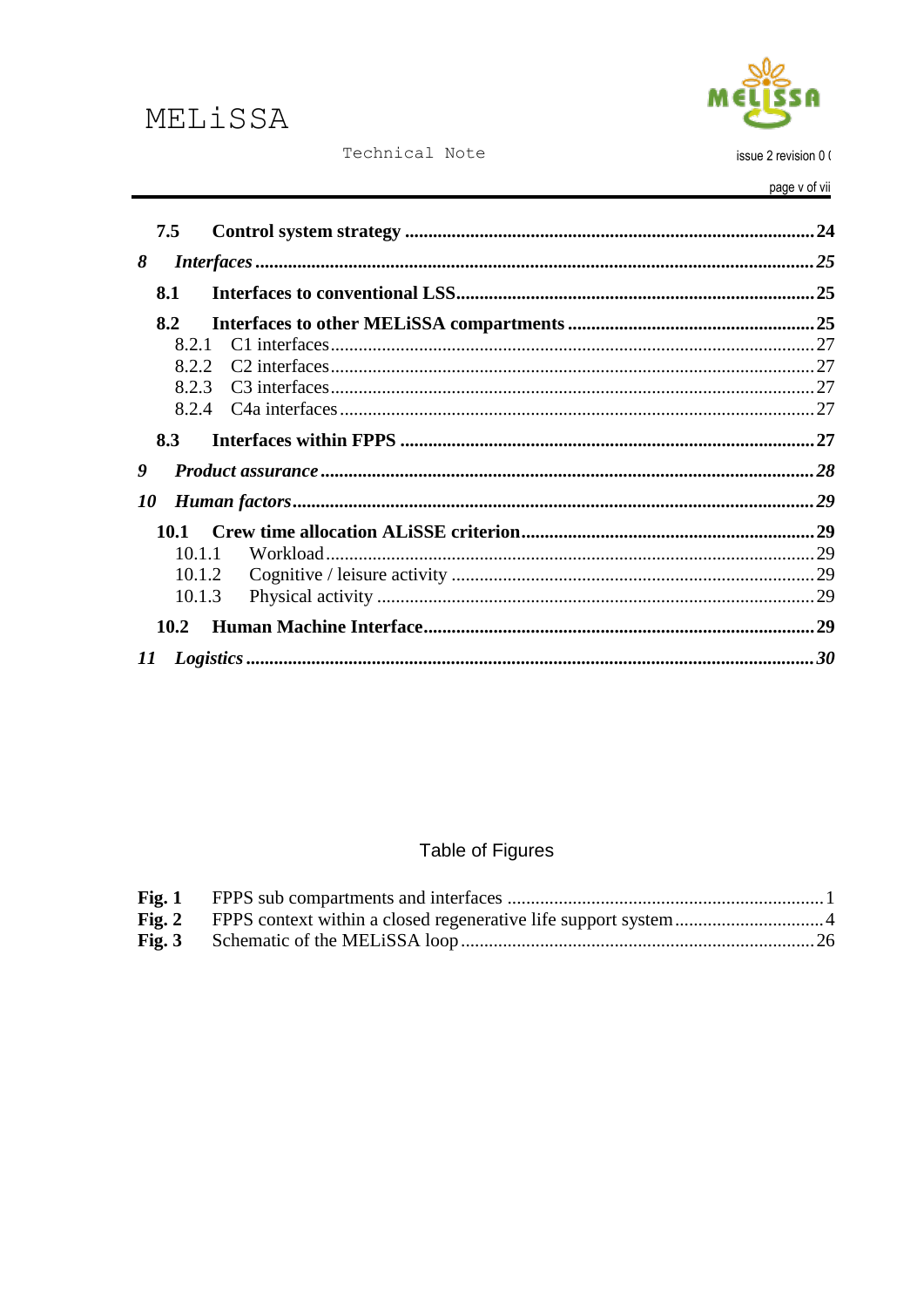# MELiSSA



Technical Note

issue 2 revision 0 (

page vi of vii

#### List of Abbreviations

<span id="page-5-0"></span>

| EVA:  | Extra Vehicular Activity                |
|-------|-----------------------------------------|
| FPPS: | Food Production and Preparation System  |
| FPU:  | <b>Food Preparation Unit</b>            |
| GU:   | <b>Germination Unit</b>                 |
| HMI:  | Human Machine Interface                 |
| HPS:  | <b>High Pressure Sodium</b>             |
| HVAC: | Heating, Ventilation & Air Conditioning |
| IR:   | Infra Red                               |
| ISRU: | In Situ Resource Utilization            |
| LED:  | <b>Light Emitting Diode</b>             |
| MH:   | <b>Metal Halide</b>                     |
| MPP:  | <b>MELISSA Pilot Plant</b>              |
| NCER: | Net Carbon Exchange Rate                |
| PAR:  | Photosynthetically Active Radiation     |
| PCU:  | <b>Plant Characterization Unit</b>      |
| PPFD: | Photosynthetic Photon Flux Density      |
| PPU:  | <b>Plant Production Unit</b>            |
| RH:   | <b>Relative Humidity</b>                |
| SU:   | Storage Unit                            |
| TN:   | <b>Technical Note</b>                   |
| VOC:  | <b>Volatile Organic Compound</b>        |
| WP:   | <b>Work Package</b>                     |

#### Keywords

<span id="page-5-1"></span>Compartment: In this work, the word compartment refers to a MELiSSA compartment. The MELiSSA loop comprises 5 compartments: The liquefying compartment (C1), the photo heterotrophic compartment (C2), the nitrifying compartment (C3), the photoautotrophic compartment (C4) composed of the algae compartment (C4A) and the higher plant compartment (C4B) and the crew compartment. Sub compartment: In this work, the word sub compartment refers to the compartmentalization of a MELiSSA compartment. In the present case, the higher plants compartment is assessed. The C4A (FPPS) consists of 4 sub compartments: The Plant Production Unit (PPU), the Germination Unit (GU), the Food Preparation Unit (FPU) and the Storage Unit (SU).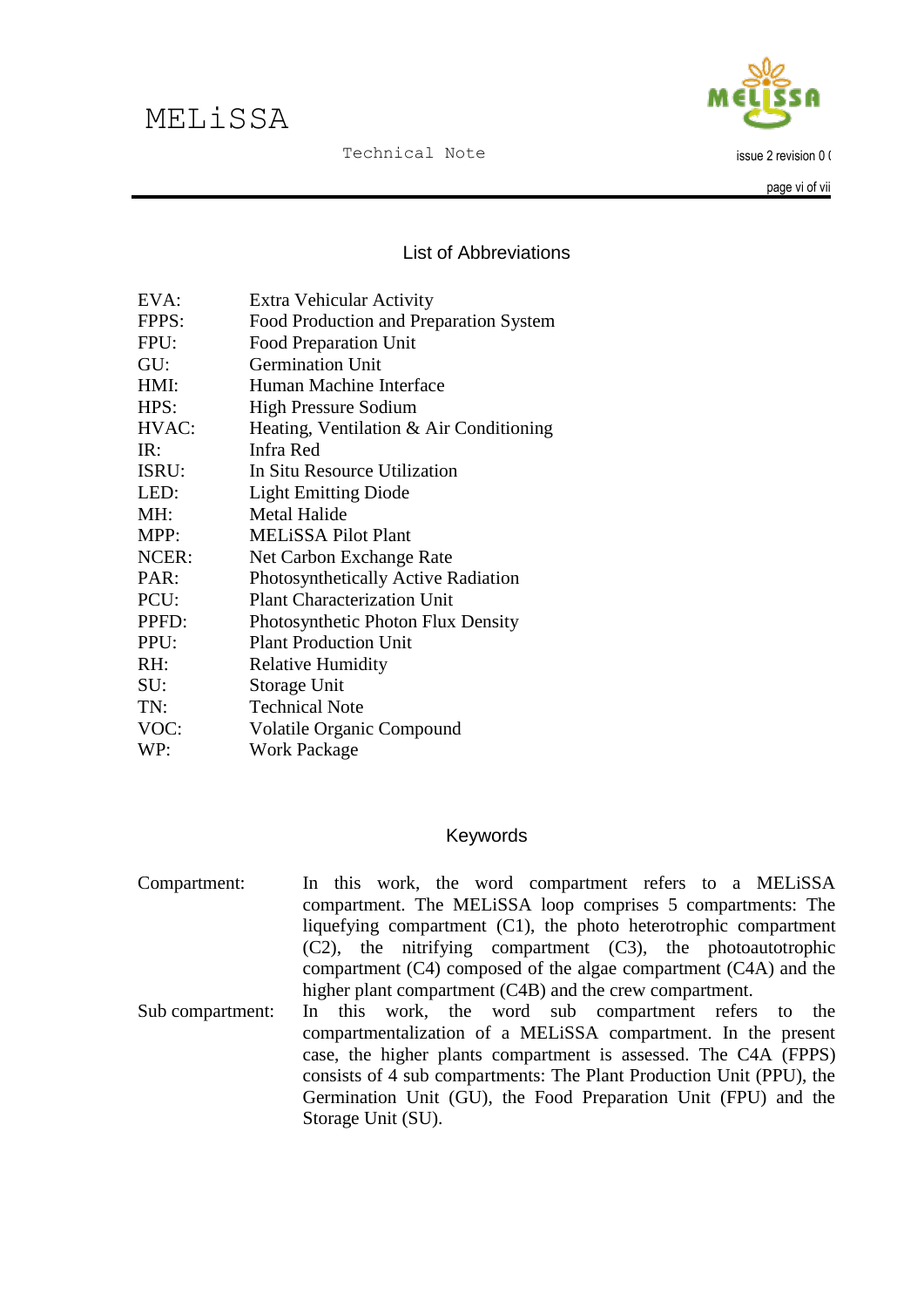

page vii of vii

#### Reference documents

- <span id="page-6-0"></span>Ref 1 Statement of Work MELiSSA Food Characterization Phase 1; ESA Directorate of Technical and Quality Management; TEC-MCT/2008/3633/In/CP.
- <span id="page-6-1"></span>Ref 2 MELiSSA Food Characterization Phase 1; Technical Note 98.1.1, System requirements for a FPPS; ESTEC Contract No. 22070/08/NL/JC.
- <span id="page-6-3"></span>Ref 3 MELiSSA Adaptation For Space Phase 2 Technical Note 4, Life Support System Sizing; ESTEC Contract No. 20104/06/NL/CP; 1.July 2009.
- <span id="page-6-2"></span>Ref 4 MELiSSA Food Characterization Phase 1; Technical Note 98.3.32, Review of menu elaboration strategy, identification of critical points and proposed selection method; ESTEC Contract No. 22070/08/NL/JC.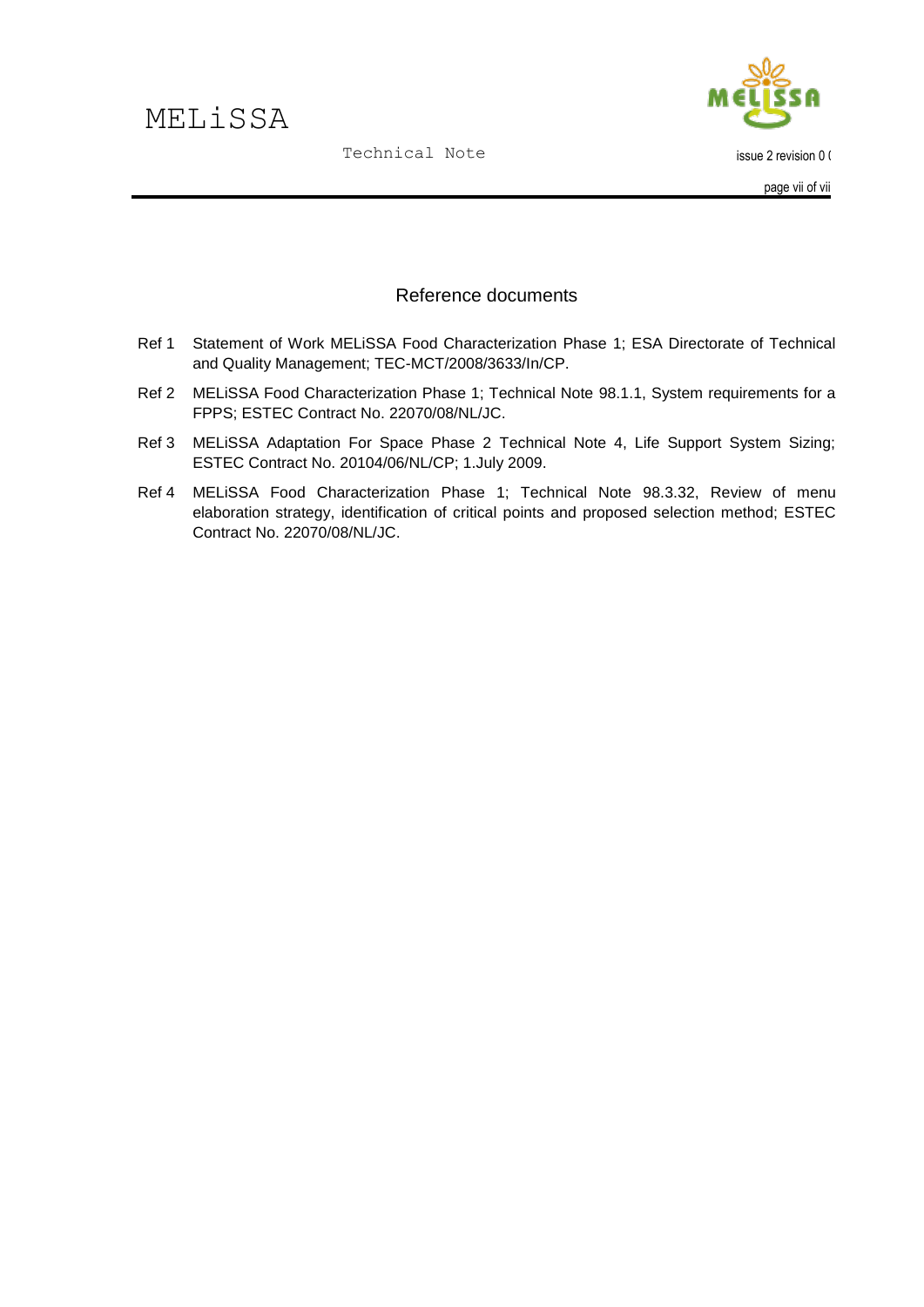

# <span id="page-7-0"></span>**1 Introduction**

In this work package, the functional concept of a Food Production and Preparation System (FPPS) for a Moon or Mars surface mission is elaborated. The functional concept is based on a previously performed system requirement assessment which led to the Technical Note (TN) 1.1 [\(Ref 2\)](#page-6-1). Furthermore know-how and research results gathered in the Food Characterization Project and other MELiSSA studies are used to elaborate concepts and their critical aspects.

Up to the current stage the requirements as well as the functional concept are subject to changes as scientific studies related to plant physiology and food processing run in parallel. Furthermore engineering aspects evolve due to ongoing work on chamber hardware, chamber and plant modeling and space transportation system development. Thus, this study provides a next iteration step towards the final concept. When several options for a specific function are available, these are mentioned with their respective implications (e.g. batch harvest vs. continuous harvest). Critical points and the work to be performed for a final choice are listed. As further insight into the underlying processes is gained and new technologies are developed, the functional concept as well as the requirements are updated.

In a next step the subsystems will be identified complying with the functional concept and (preliminary) subsystem requirements will be elaborated where already possible at this stage.





<span id="page-7-1"></span>

| TN 1.2       | Study of a FPPS functional concept                                                                            |
|--------------|---------------------------------------------------------------------------------------------------------------|
| <b>UGent</b> |                                                                                                               |
|              | This document is confidential property of the MELISSA partners and shall not be used, duplicated, modified or |
|              | transmitted without their authorization                                                                       |
|              | Memorandum of Understanding 19071/05/NL/CP                                                                    |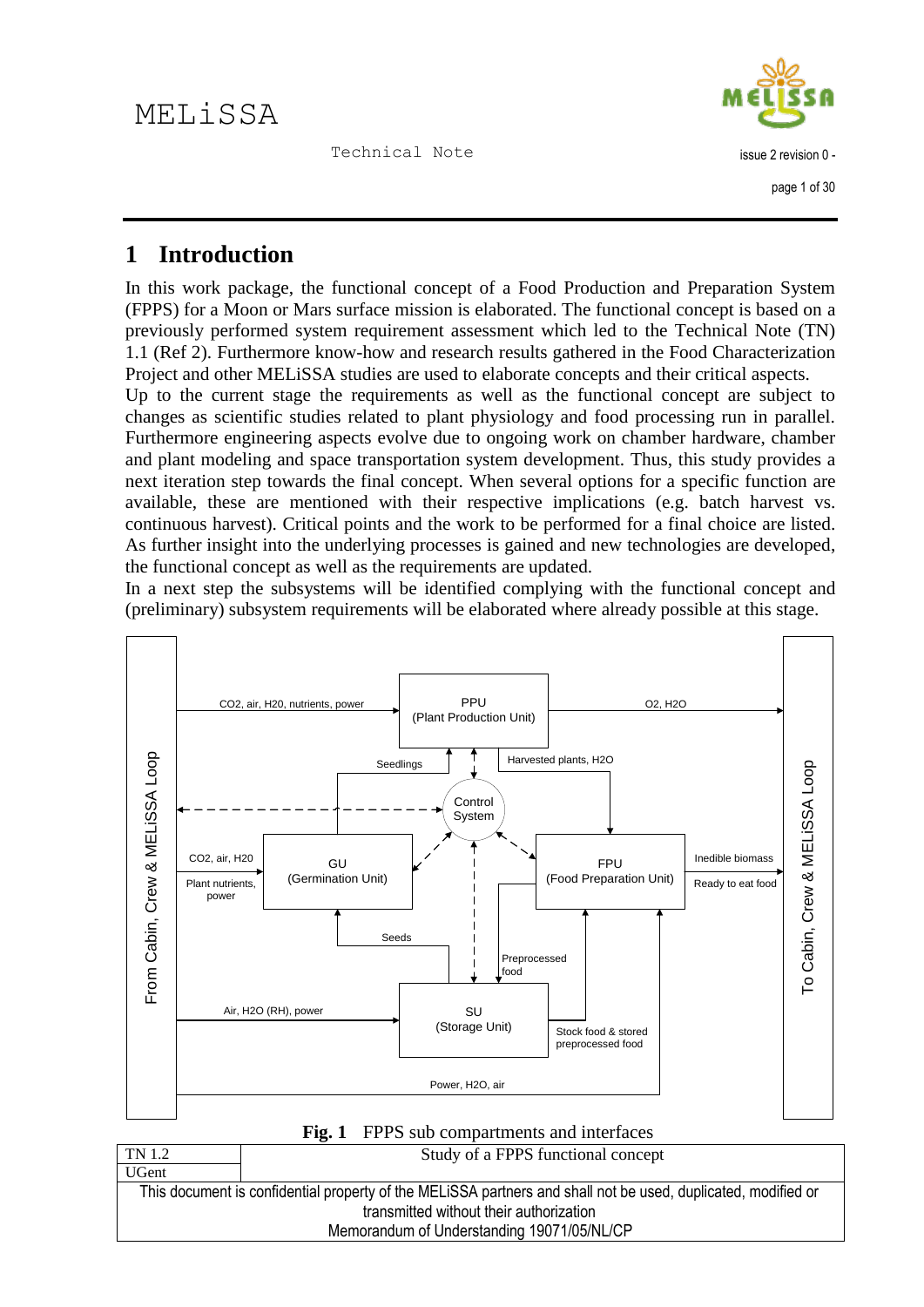# MEL<sub>i</sub>SSA

Technical Note



The primary goal of a FPPS system is to produce food with a constant quality that meets the nutritional and menu cycling requirements of a crew during a defined long-term mission. Besides this, the FPPS is responsible for water purification (through evapotranspiration) and oxygen production. The FPPS is divided into four sub compartments as seen in [Fig. 1:](#page-7-1)

The Plant Production Unit (PPU) is a combination of growth chamber and associated hardware that allows established plants to grow and produce food.

The Germination Unit (GU) will be used to germinate the plantlets to be inserted into the PPU. At this stage it is not yet clear whether the GU and PPU can be combined into one compartment. Furthermore the question of seed to seed production or a seed stock is not yet solved.

The Food Preparation Unit (FPU) is an assembly of processing machinery that will first deliver the semi-finished products and will further combine these (with addition of resupply products if needed) for dish and menu elaboration.

And finally a Storage Unit (SU) is needed to stock fresh, semi processed and ready to eat food under the correct conditions. Storage of resupply food in the SU might also turn out to be advantageous. Generally resupply food is considered part of the mission. Extensive interface between the mission and MELiSSA systems will obviously be present. Resupply food will be integrated into the MELiSSA menu strategy. It remains TBD whether separate interfaced systems or one system is more optimal in terms of logistics, energy and system mass.

All sub compartments are interconnected by a centralized control system linked with the remaining MELiSSA compartments. This control system will perform the common control of the FPPS and be complemented by a food management system. The MELiSSA food management will be available at FPPS level (also including other MELiSSA food sources, i.e. Arthrospira platensis). As seen in [Fig. 2](#page-10-0) the FPPS will interface with the MELiSSA resource management which will provide the required information for FPPS external food sources.

This document concentrates primarily on a Moon surface mission. A Mars mission will have considerable differences in the logistics approach and automation degree. The impact on the functional concept proposed here is not yet fully understood. Where applicable, foreseeable differences for a Mars surface mission are mentioned.

| Study of a FPPS functional concept                                                                            |  |
|---------------------------------------------------------------------------------------------------------------|--|
|                                                                                                               |  |
| This document is confidential property of the MELISSA partners and shall not be used, duplicated, modified or |  |
| transmitted without their authorization                                                                       |  |
| Memorandum of Understanding 19071/05/NL/CP                                                                    |  |
|                                                                                                               |  |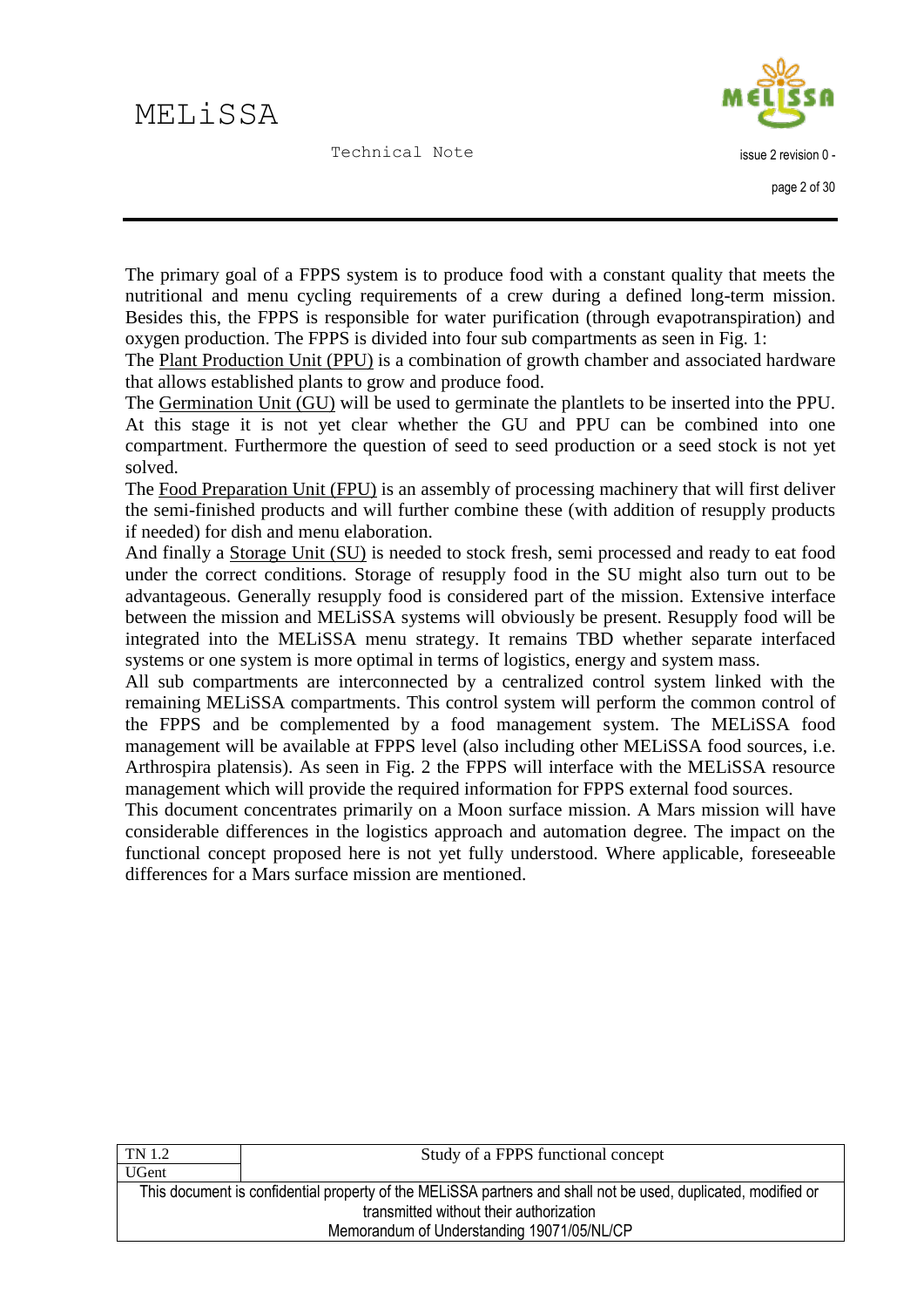

# <span id="page-9-0"></span>**2 Overall objective**

In the final integrated state the MELiSSA loop shall provide at least 40% (dry weight) of the total required food amount of a 6 member (mixed gender) crew for a permanent mission on the moon. This is covered by edible plant biomass (produced in the FPPS, min. 35% of dry weight) and bacterial biomass (produced in C4a up to maximum 5% of dry weight). The other 60% of the food will be covered by embarked/resupply food, which can be chosen depending on the nutritional needs to be established. Furthermore the FPPS will contribute to a large fraction to the closure of the water and oxygen loop (a smaller fraction being contributed by the C4a). Water is recovered by collection and treatment of the condensate from the plants evapotranspiration. Oxygen is being produced by plants (and cyanobacteria) as a by-product of photosynthesis. By producing around 40% of the foods dry weight plants generate sufficient water and oxygen to support the crews' needs close to 100%. The production strategy of the FPPS must also take into account a menu cycle as to be defined based on nutritional and psychological criteria. The FPPS has to interface with the MELiSSA closed loop regenerative system and external mission elements, as schematically presented in [Fig. 2.](#page-10-0)

| TN 1.2                                                                                                        | Study of a FPPS functional concept |
|---------------------------------------------------------------------------------------------------------------|------------------------------------|
| UGent                                                                                                         |                                    |
| This document is confidential property of the MELISSA partners and shall not be used, duplicated, modified or |                                    |
| transmitted without their authorization                                                                       |                                    |
| Memorandum of Understanding 19071/05/NL/CP                                                                    |                                    |
|                                                                                                               |                                    |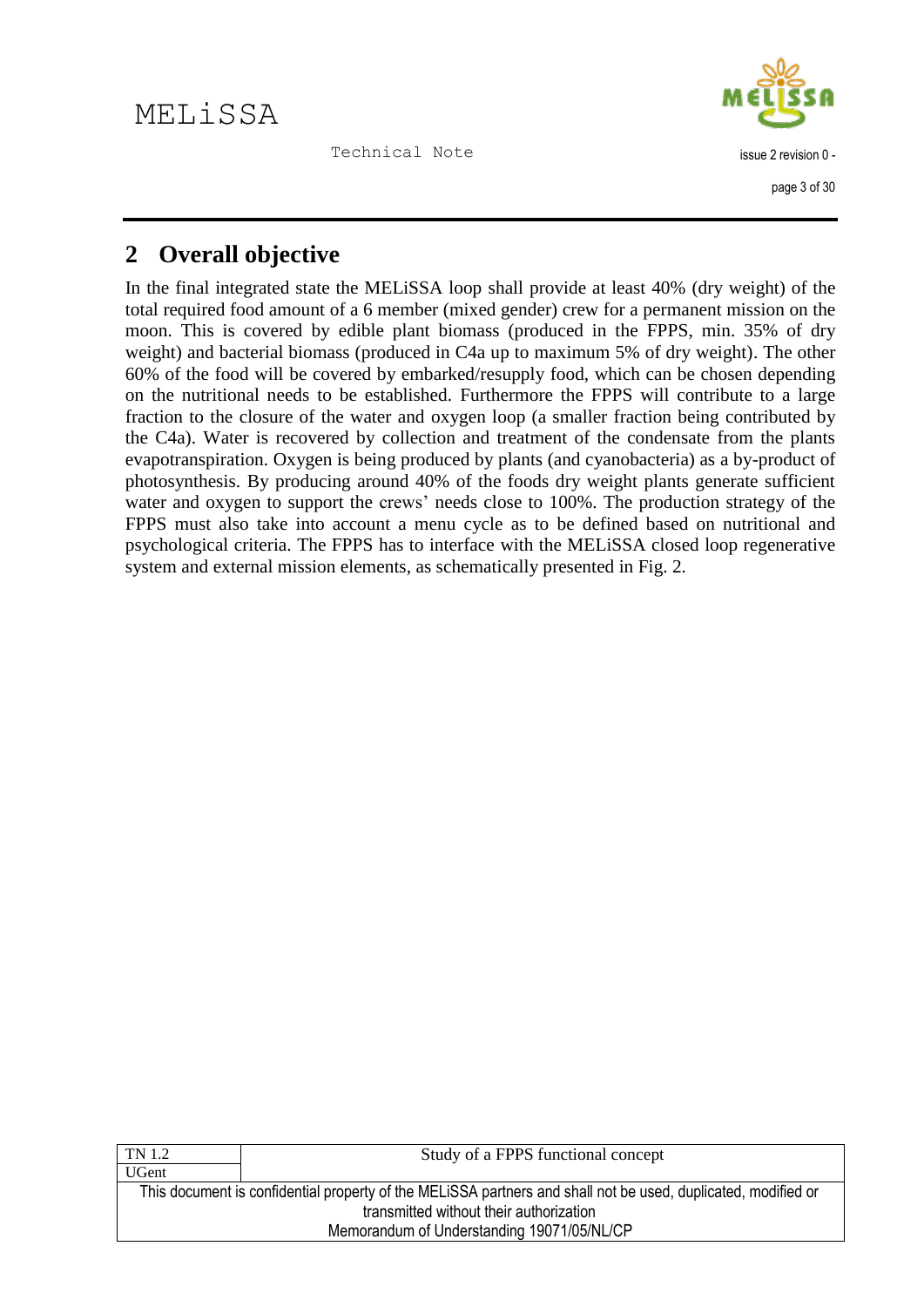



issue 2 revision 0 -

page 4 of 30



<span id="page-10-0"></span>**Fig. 2** FPPS context within a closed regenerative life support system

| TN 1.2                                                                                                        | Study of a FPPS functional concept |
|---------------------------------------------------------------------------------------------------------------|------------------------------------|
| UGent                                                                                                         |                                    |
| This document is confidential property of the MELISSA partners and shall not be used, duplicated, modified or |                                    |
| transmitted without their authorization                                                                       |                                    |
| Memorandum of Understanding 19071/05/NL/CP                                                                    |                                    |
|                                                                                                               |                                    |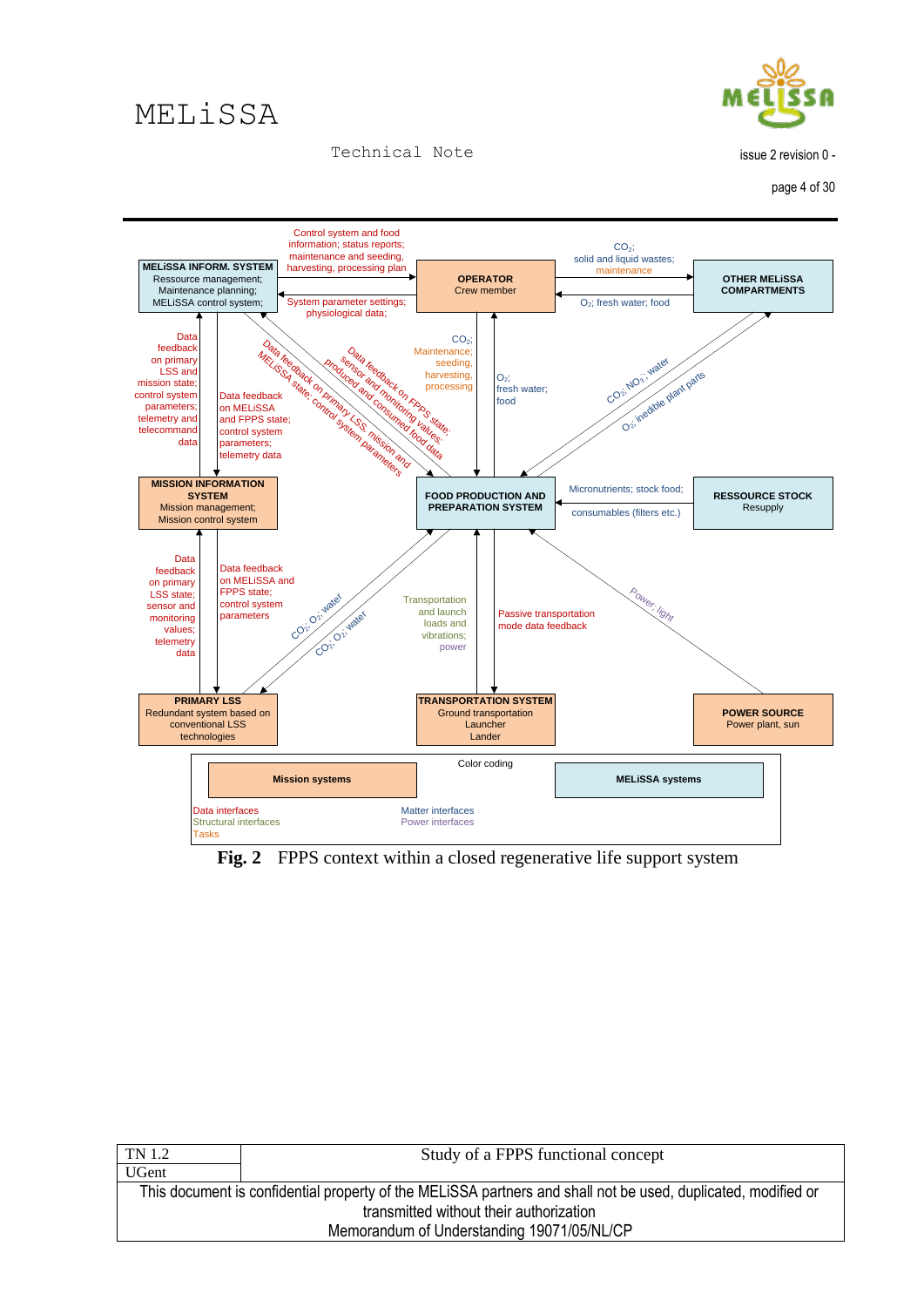

# <span id="page-11-0"></span>**3 Major functions**

## <span id="page-11-1"></span>**3.1 Produce crops**

Three different production strategies can be discerned. The choice of the best suited strategy will depend on a detailed evaluation of energy and mass implications as well as other ALiSSE criteria such as crew time. Furthermore as described below each strategy has an influence on other FPPS elements such as the logistics approach and the menu elaboration strategy. at this stage no final decision can be taken. Further studies are required to determine the impact of each production strategy on the ALiSSE criteria and other processes

### <span id="page-11-2"></span>*3.1.1 Batch cultivation*

All plants of one crop are seeded at once. This results in one large harvest per growth cycle and increased processing and storage needs. The storage and processing might also need adaptation as the produced food needs to be stored over a prolonged period of time (approximately 4 months for one growth cycle). Since the water and  $O_2$  production rates are strongly dependent on the plants age, large buffer capacities are needed to compensate the low production at the beginning of the growth cycle and the large production towards the end. If separate chambers are used for individual crops, equalization can be achieved by staggering the cycles of the different crops.

The advantage of batch cultivation is that less hardware is needed for plant production (e.g. one hydroponic system per crop, no conveyor belt). Usually one large chamber will be more effective in terms of energy and mass than several small chambers with the same production capacity. For the Germination Unit (GU) batch cultivation will require a larger surface area for intermittent germination of larger seed quantities. Thus batch cultivation implies down times of the GU during most of the growth period.

#### <span id="page-11-3"></span>*3.1.2 Staggered cultivation*

To overcome the problems of the large buffer capacities required to equalize the fluctuating  $O_2$ and water production rates and to avoid the increased processing and storage needs, staggered cultivation can be used. Here each crop is grown in several small batches shifted by a defined period of time. For a crop with a 4 months growth cycle, for example a 1 month seeding/harvest interval could be reached by splitting the growing area into 4 distinct areas. Splitting the growing area can either be done by using several small chambers which are seeded and harvested in intervals or by seeding and harvesting in intervals in one large growth chamber.

Again, one large chamber is more effective in terms of energy and mass than several small ones. However, having plants of different ages in the same atmosphere and/or liquid medium can induce physiological problems. Plants often release substances to their surrounding environment (e.g. ethylene in air or hormones in nutrient solution) which can have negative

| TN 1.2                                                                                                        | Study of a FPPS functional concept |  |
|---------------------------------------------------------------------------------------------------------------|------------------------------------|--|
| <b>UGent</b>                                                                                                  |                                    |  |
| This document is confidential property of the MELISSA partners and shall not be used, duplicated, modified or |                                    |  |
| transmitted without their authorization                                                                       |                                    |  |
| Memorandum of Understanding 19071/05/NL/CP                                                                    |                                    |  |
|                                                                                                               |                                    |  |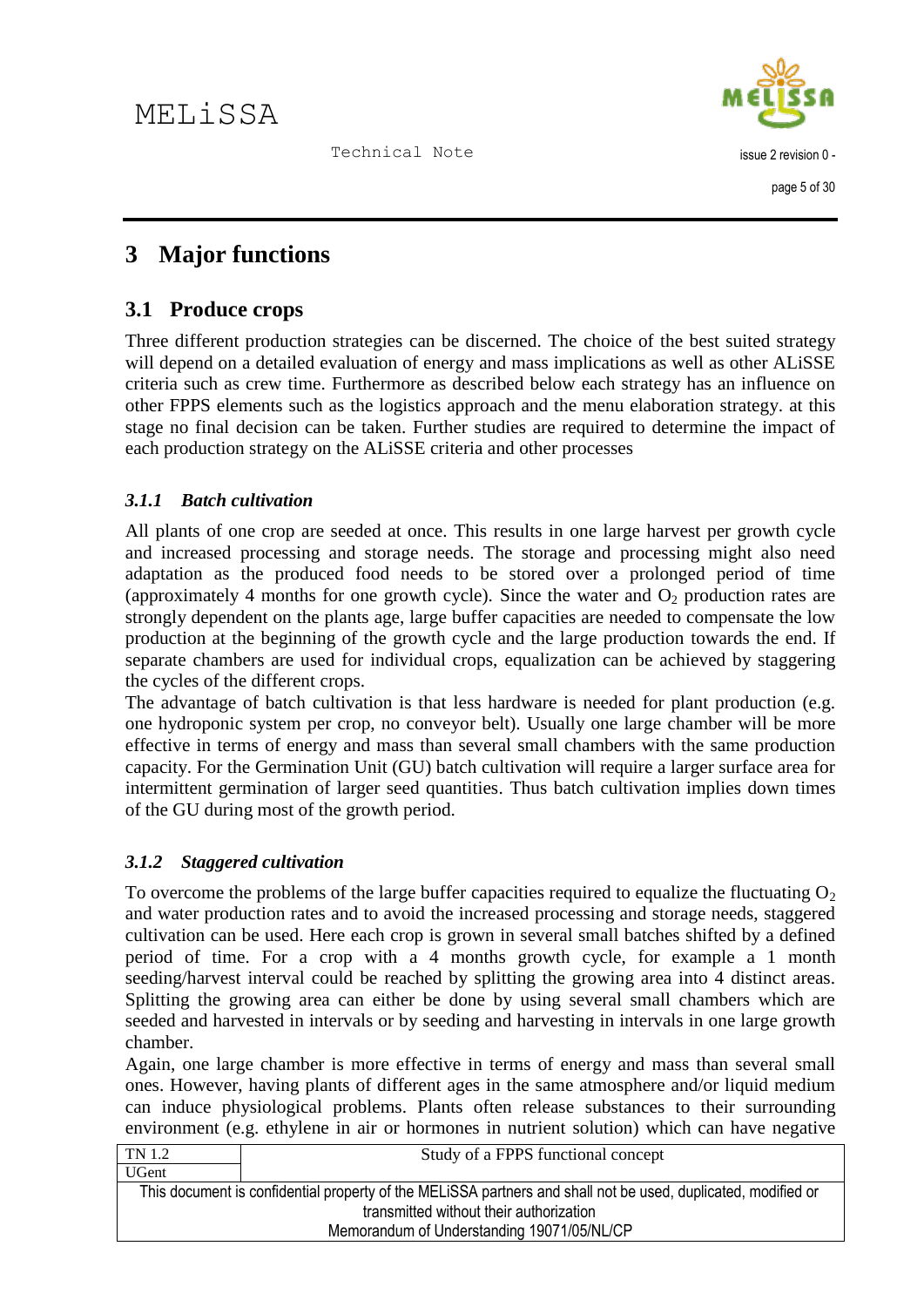

influences on plants at a different life stage. Besides this some plants need a distinct nutrient solution composition for each growth phase. Potatoes require for example high nitrogen content in the solution for vegetative growth. To induce tuberization the nitrogen content must be reduced. From this point of view a common hydroponic system or atmosphere will be impossible for a staggered cultivation of certain crops.

As a conclusion the staggered cultivation will have lower mass and energy requirements for processing, storage and buffer hardware compared to a single batch cultivation. The menu cycle can also be formulated in a more flexible way as fresh harvests are available more frequently. However, the mass and energy requirements for the growth systems (hydroponic systems etc.) might be higher. If food processing techniques with a low automation degree are used, the crew time implication will also be higher due to the more frequently occurring processing steps.

#### <span id="page-12-0"></span>*3.1.3 Continuous cultivation*

The optimum production strategy in terms of  $O_2$  and water production fluctuation is certainly the continuous cultivation. In such a scenario plants are constantly seeded and harvested (e.g. once a day or once a week depending of the total size of the system). At any given time plants of all growth stages are present in parallel. The growing area of such a system is thereby directly related to the lifecycle duration of a single plant (which is equivalent to the retention time in the system) and the required biomass production rate. In principle the growing area demands are similar to a batch or a staggered cultivation as the same amount of biomass has to be produced per unit of time. The GU will require a smaller surface area which is permanently used to germinate seeds. Due to the small GU surface area and the manual manipulation steps required, a conveyor belt or other automated systems are not expected to be required therefore an increased hardware demand on the GU side is not expected for continuous cultivation.

However, the mass and energy requirements for the growing equipment in the PPU will be higher. Usually these systems rely on a conveyor belt and complex fluid handling systems. At least one completely separate hydroponic system with all its associated hardware is needed for each nutrient solution composition (respectively vegetative stage of the plant) to avoid negative influences on plants of different ages. It also remains to be determined whether a common atmosphere is tolerable. A common atmosphere should however not be a problem if the appropriate technologies for atmosphere revitalization and filtering (e.g. ethylene removal) are used.

Due to the constant supply of fresh harvest, the storage requirements can be kept low by keeping a safety stock in mind. Usually processing of such small quantities will be done with small scale processing equipment with low energy and mass requirements but involving manual work of the crew.

| Study of a FPPS functional concept                                                                            |  |
|---------------------------------------------------------------------------------------------------------------|--|
|                                                                                                               |  |
| This document is confidential property of the MELISSA partners and shall not be used, duplicated, modified or |  |
| transmitted without their authorization                                                                       |  |
| Memorandum of Understanding 19071/05/NL/CP                                                                    |  |
|                                                                                                               |  |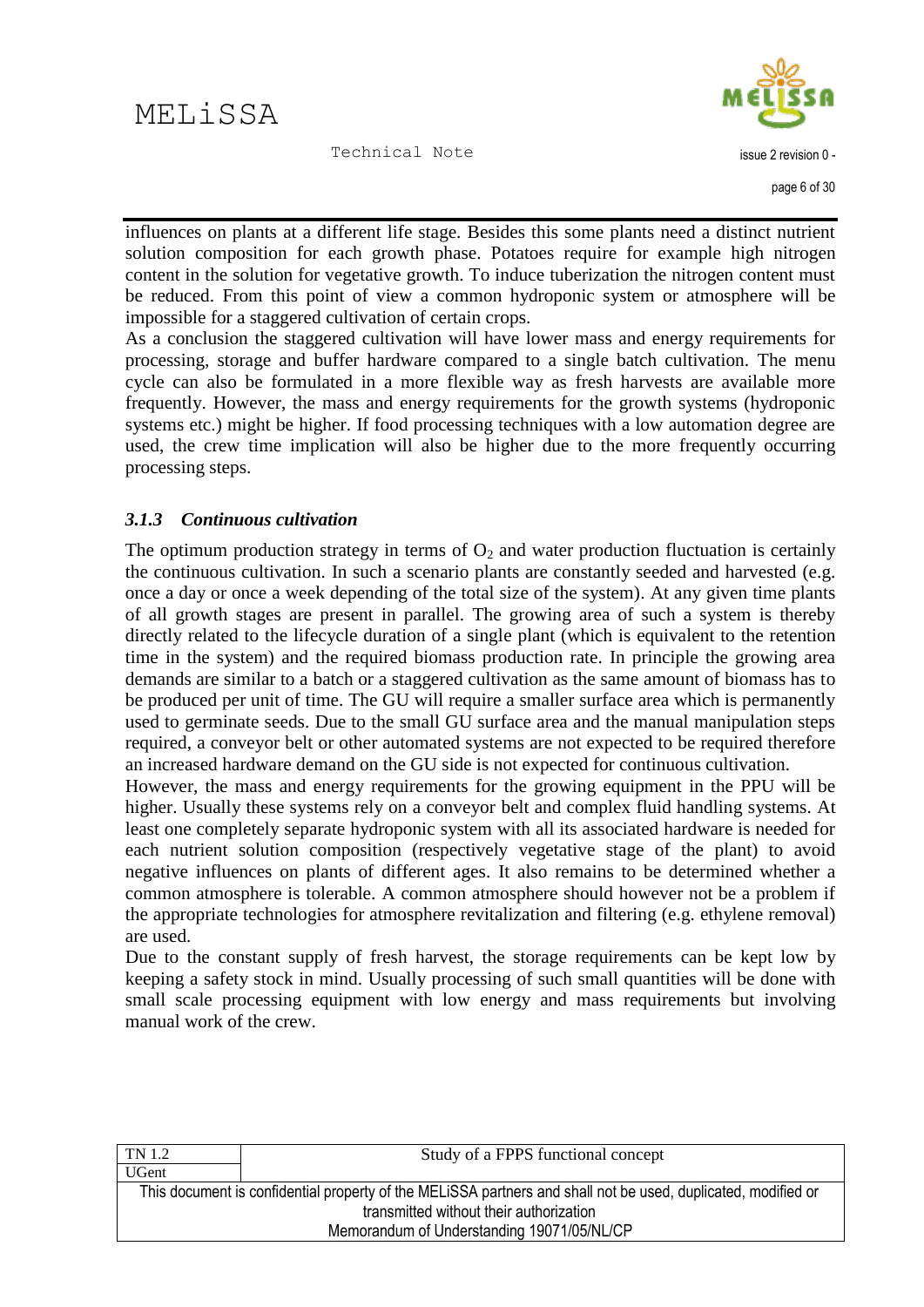

### <span id="page-13-0"></span>**3.2 Process crops**

The processing of the fresh harvest depends largely on the harvesting strategy and the menu plan. As stated in chapter [3.1,](#page-11-1) the following rules of thumb can be applied:

Batch harvesting will require larger scale (automated) processing equipment. Depending on the scale of automation, the crew time implication can be kept low at the cost of higher mass, peak power consumption and storage needs.

Continuous harvesting will rely on smaller processing equipment which will most likely consist of small manually operated units. This means a higher crew time implication at reduced mass and energy costs.

This shows how intertwined the harvesting, processing and menu strategy is. To be able to make an optimized choice, a structured assessment of the ALiSSE criteria on all three points is needed.

## <span id="page-13-1"></span>**3.3 Prepare food**

Two different strategies are available to prepare the FPPS produced elements of the daily menus. Both of these strategies can be combined and intermediate strategies can be applied (e.g. menus composed of pre-processed and fresh elements) to optimize the overall process. Both, the instant type and the freshly prepared food elements have to be complemented by the stock food brought from earth to fulfill all nutritional needs.

#### <span id="page-13-2"></span>*3.3.1 Instant type food*

On the one side of food processing there is fully pre-processed material, stored as instant type food. This strategy implies that a large harvest (based on a batch or staggered cultivation) is processed at once. The advantages are a low crew time implication (both for pre-processing and meal preparation) and a simple implementation of replenishable safety stocks in the mission planning. High energy peaks due to the processing machineries could be counterbalanced by processing the biomass during dark periods (no plant illumination). The mass for processing equipment and the storage volume still have to be taken into account. Furthermore packaging could lead to a negative mass balance if non recyclable bags are used.

Preparing complete instant food meals for long term storage seems suboptimal since complex pre-processing (e.g. sterilization) procedures, packaging material and possibly energy consuming storage conditions (e.g. deep freezing) are needed. Furthermore the aspects of nutritional losses have to be taken into account. In general products stored over long periods of time will have a lower nutritional quality than freshly prepared food. Yet, negative effects can be minimized by applying optimal processing and storage conditions. In fact long term storage under freezing conditions can be better than short term storage under ambient conditions.

Another critical point of instant type food is the risk of microbial contamination. To ensure a safe food processing and storage, a prevention plan and technology must be elaborated. In a first view this strategy seems to be best suitable for crops difficult to grow in a continuous cultivation (equivalent to large batch harvests), where nutritional losses due to prolonged

| TN 1.2                                                                                                                                                   | Study of a FPPS functional concept |
|----------------------------------------------------------------------------------------------------------------------------------------------------------|------------------------------------|
| <b>UGent</b>                                                                                                                                             |                                    |
| This document is confidential property of the MELISSA partners and shall not be used, duplicated, modified or<br>transmitted without their authorization |                                    |
| Memorandum of Understanding 19071/05/NL/CP                                                                                                               |                                    |
|                                                                                                                                                          |                                    |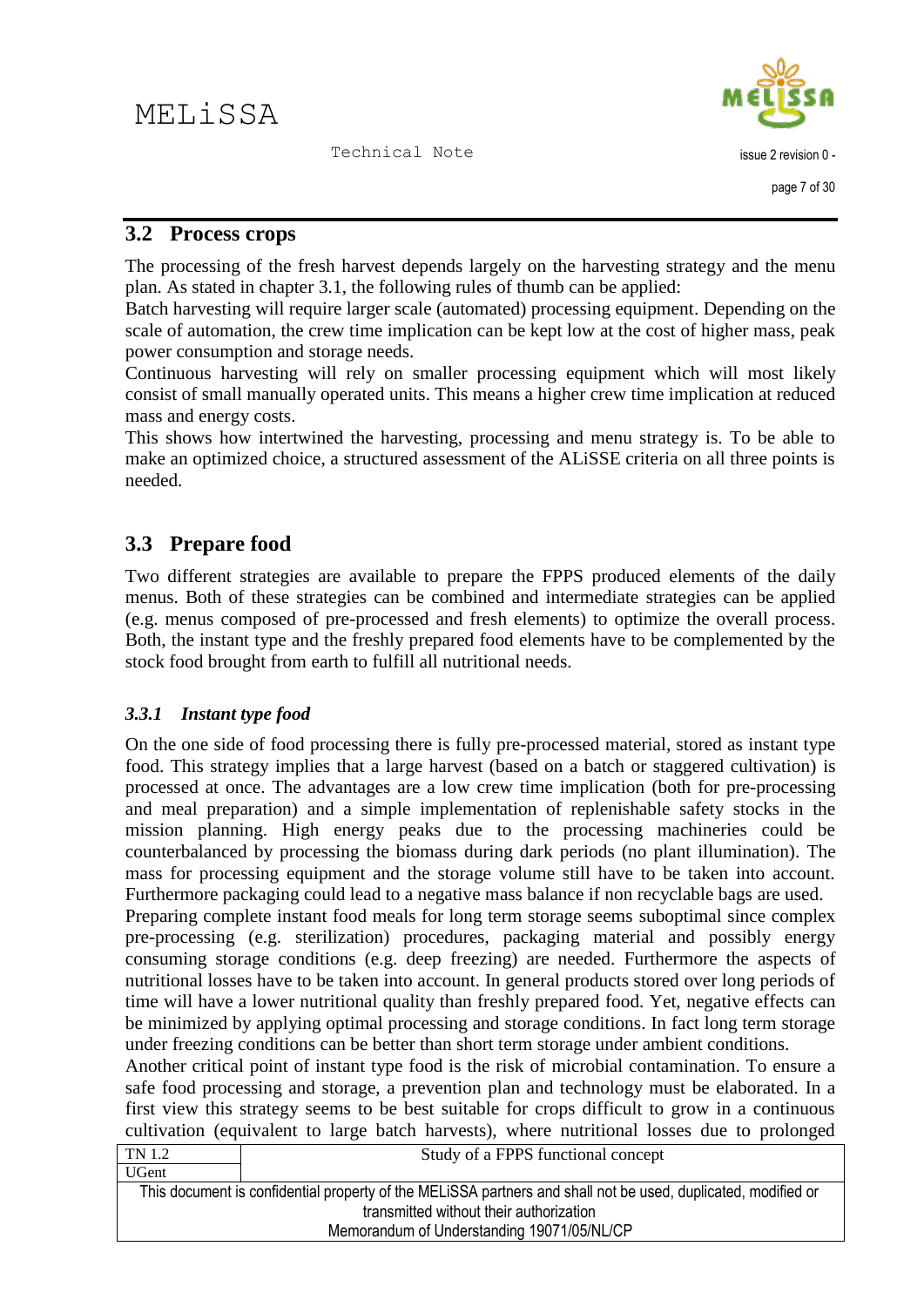

storage is negligible and where energy economic storage conditions can be applied. Potatoes can for example be stored at ambient or near ambient conditions after simple pre-processing for a prolonged time (TBC if still applicable under space conditions). Another example would be pasta produced out of a fresh durum wheat harvest.

### <span id="page-14-0"></span>*3.3.2 Freshly prepared food*

On the other end of the list of food processing strategies there is continuous fresh harvest followed by direct consumption. This strategy implies a continuous cultivation or at least a high frequency staggered harvest. Storage and pre-processing requirements are here minimized. The crew time implication can (but not necessarily must) be higher (also taking into account equipment usage and cleaning after each meal). A preparation of a fresh dish will generally take longer than for instant type food. However, the time required for the initial preprocessing of the instant food could render this conclusion invalid.

Psychological aspects also play an important role in long term human missions. Preparing a meal together with other crew members can have positive impacts on the social dynamics of the group and have a relaxing effect. This statement is however not necessarily true under the confined conditions of a space mission and must be verified. Furthermore fresh food is generally of better taste and might increase the willingness of food intake of the crew. This is an important consideration as malnutrition is a critical aspect under space conditions.

Fresh food preparation might have a negative impact on the mass balance due to higher losses with leftovers and unprocessed remains. To avoid or minimize this, the production and harvesting strategy must be very accurate and fine tuned to follow the crew requirements and the menu cycle.

Thus, fresh preparation seems to be best applied to food elements which are difficult to store without critical nutritional losses (e.g. lettuce) and which can easily be grown under continuous cultures (respectively which have a flexible harvest time point). Again, a combination of fresh food with stored and pre-processed element seems most suitable.

### <span id="page-14-1"></span>**3.4 Storage**

#### <span id="page-14-2"></span>*3.4.1 Seeds*

The long term goal is certainly to have stable seed to seed productions to further minimize the cargo/resupply quantities. Yet this strategy can lead to several problems: On one hand, the space environment and the limited gene pool can lead to negative effects due to genetic drift, mutations and inbreeding. On the other hand safety aspects must be taken into account in case of losses of harvests. These long term effects are still not sufficiently quantified and need further research.

| TN 1.2<br>Study of a FPPS functional concept                                                                                                             |  |
|----------------------------------------------------------------------------------------------------------------------------------------------------------|--|
| UGent                                                                                                                                                    |  |
| This document is confidential property of the MELISSA partners and shall not be used, duplicated, modified or<br>transmitted without their authorization |  |
| Memorandum of Understanding 19071/05/NL/CP                                                                                                               |  |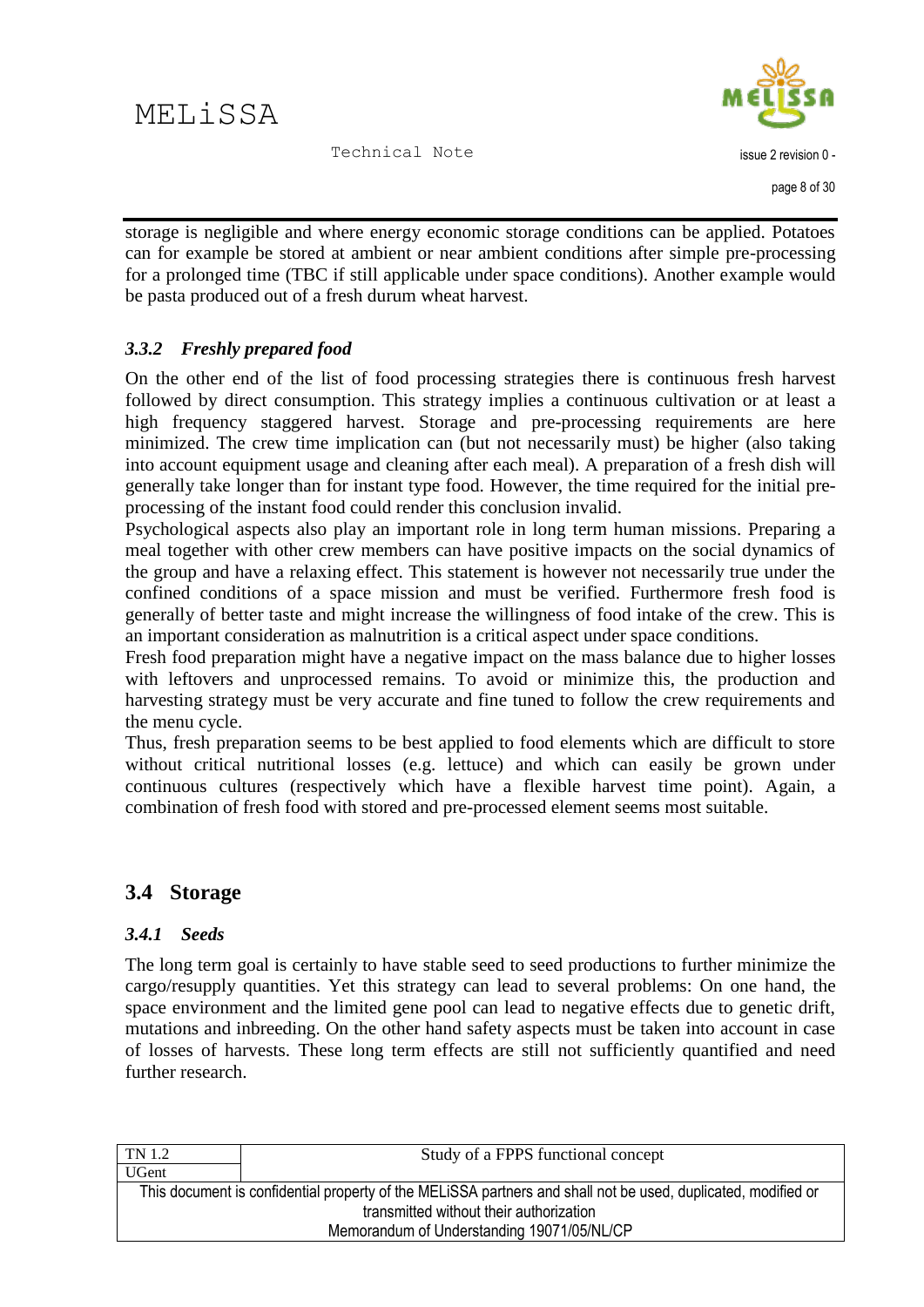

A simpler solution which is less optimal in terms of mass is to take a seed stock for the whole mission duration. Thereby the problems of genetic drift and inbreeding are avoided. Difficulties related to safety aspects and with long term storage under the conditions in a lunar base remain to be solved. At an overall view the latter option is more likely to be applied for the first missions to the moon as a demonstration and testing of the whole loop will be the first goal. At later stages seed to seed production can be envisaged for permanent missions.

The optimal storing conditions for seeds still need to be determined. For safety reasons a storage in different batches is favorable to avoid a complete loss in case of a failure.

### <span id="page-15-0"></span>*3.4.2 Pre-processed food*

Seen from a storage point of view, continuous cultivation combined with fresh harvest is more optimal as less storage volume is required. Yet the consequences on the requirements of other sub compartments must be taken into account as mentioned in the above chapters.

From a logistics point of view the storage will require an elaborated stock/production management system to ensure a proper consumption/production cycle in accordance with the menus. Quality control and monitoring will be an important aspect of the storage compartments as detailed in chapter [3.10.](#page-18-0)

#### <span id="page-15-1"></span>*3.4.3 Stock food*

For stock food the common techniques of current space flight are used. Dehydrated and prepackaged food represents a safe and established source which will be combined with the produced food. Since the first FPPS system will be used only in combination with an already installed primary LSS, no further elaboration on this point is needed unless the stock food varies from common resupply food (TBC by the menu plan).

### <span id="page-15-2"></span>**3.5 Provide menu cycle**

A final conclusion on the menu cycle remains TBD. At this stage it is already clear that to avoid any effect of lassitude, a negative impact on the crews' mood and a reduction of nutritional intake, a sufficient variety of menus is important. To achieve this, the first proposal is to provide menu cycles of 4 weeks (28 days). In a second step, depending on the number of MELiSSA recipes, cycles of 6 to 8 weeks may be considered. According to [Ref 4,](#page-6-2) dishes taking into account earth's seasons, birthdays, national holidays and religions might be introduced. MELiSSA menus will be based on the European food habits in a first step. In fact, in different countries, food and gastronomy can be very divers. It is important to consider international cuisine and occasionally add some specific regional recipes.

| TN 1.2                                                                                                        | Study of a FPPS functional concept |
|---------------------------------------------------------------------------------------------------------------|------------------------------------|
| UGent                                                                                                         |                                    |
| This document is confidential property of the MELISSA partners and shall not be used, duplicated, modified or |                                    |
| transmitted without their authorization                                                                       |                                    |
| Memorandum of Understanding 19071/05/NL/CP                                                                    |                                    |
|                                                                                                               |                                    |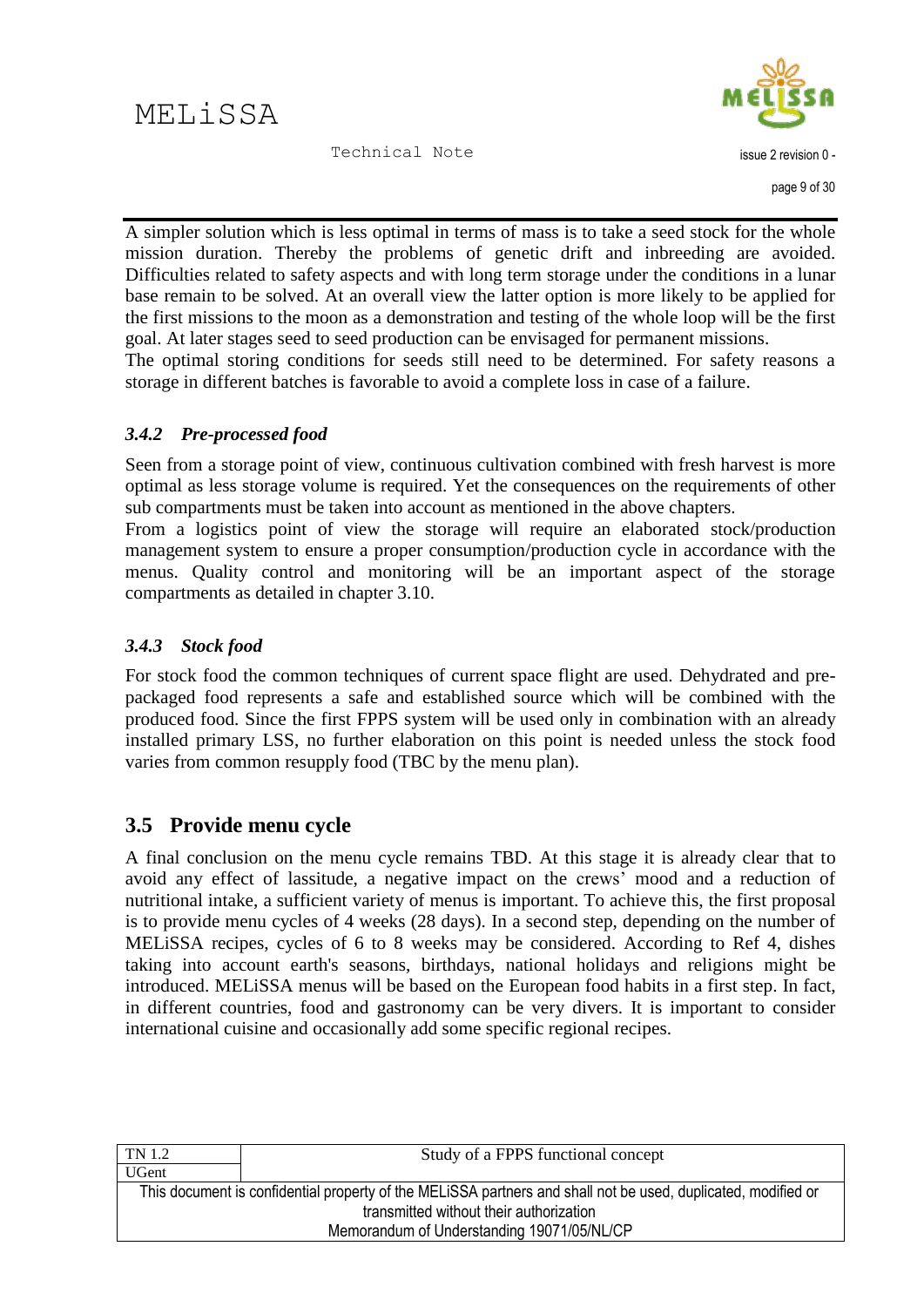

## <span id="page-16-0"></span>**3.6 Food management**

#### **TBD**

To be able to define a food management strategy, more information on the menu cycle and the production strategy is needed.

#### <span id="page-16-1"></span>**3.7 Atmosphere management**

Generally speaking there are two different strategies for atmosphere management: Maintaining one common atmosphere for all compartments or keeping atmospheres of some compartments separate with possibly different compositions, temperatures and relative humidities.

In terms of hardware, a common atmosphere is simpler. Less equipment is needed resulting in a lower equipment mass, lower risk of failure, lower energy consumption and less crew time for maintenance of the atmosphere management systems. However plants generally grow more efficiently under atmospheres with increased  $CO<sub>2</sub>$  content. Humans on the other hand cannot live under excessively high  $CO<sub>2</sub>$  partial pressures. Storage conditions for fresh fruits and vegetables can also be improved by using reduced  $O_2$  contents. Similar conclusions can be drawn for, temperature and relative humidity. Thus separate atmosphere handling systems allows to increase the overall process efficiency at the cost of a higher equipment mass, higher energy requirements, possibly higher risk of failure and higher crew time requirements for maintenance operations. In principle the atmosphere sealing does not need to be very tight as only relatively small partial pressure differences and temperature/relative humidity variations are expected. To avoid complex (and heavy) hatch and pressure equalization systems, total pressure differences should be avoided.

To go further with the choice of the atmosphere management strategy, the following points need to be elaborated:

- Quantification of process efficiencies for various atmosphere properties.
- Ouantification of the impact on mass, energy, risk and crew time.
- Assessment of all ALiSSE criteria.

| TN 1.2                                                                                                                                                                                                 | Study of a FPPS functional concept |
|--------------------------------------------------------------------------------------------------------------------------------------------------------------------------------------------------------|------------------------------------|
| UGent                                                                                                                                                                                                  |                                    |
| This document is confidential property of the MELISSA partners and shall not be used, duplicated, modified or<br>transmitted without their authorization<br>Memorandum of Understanding 19071/05/NL/CP |                                    |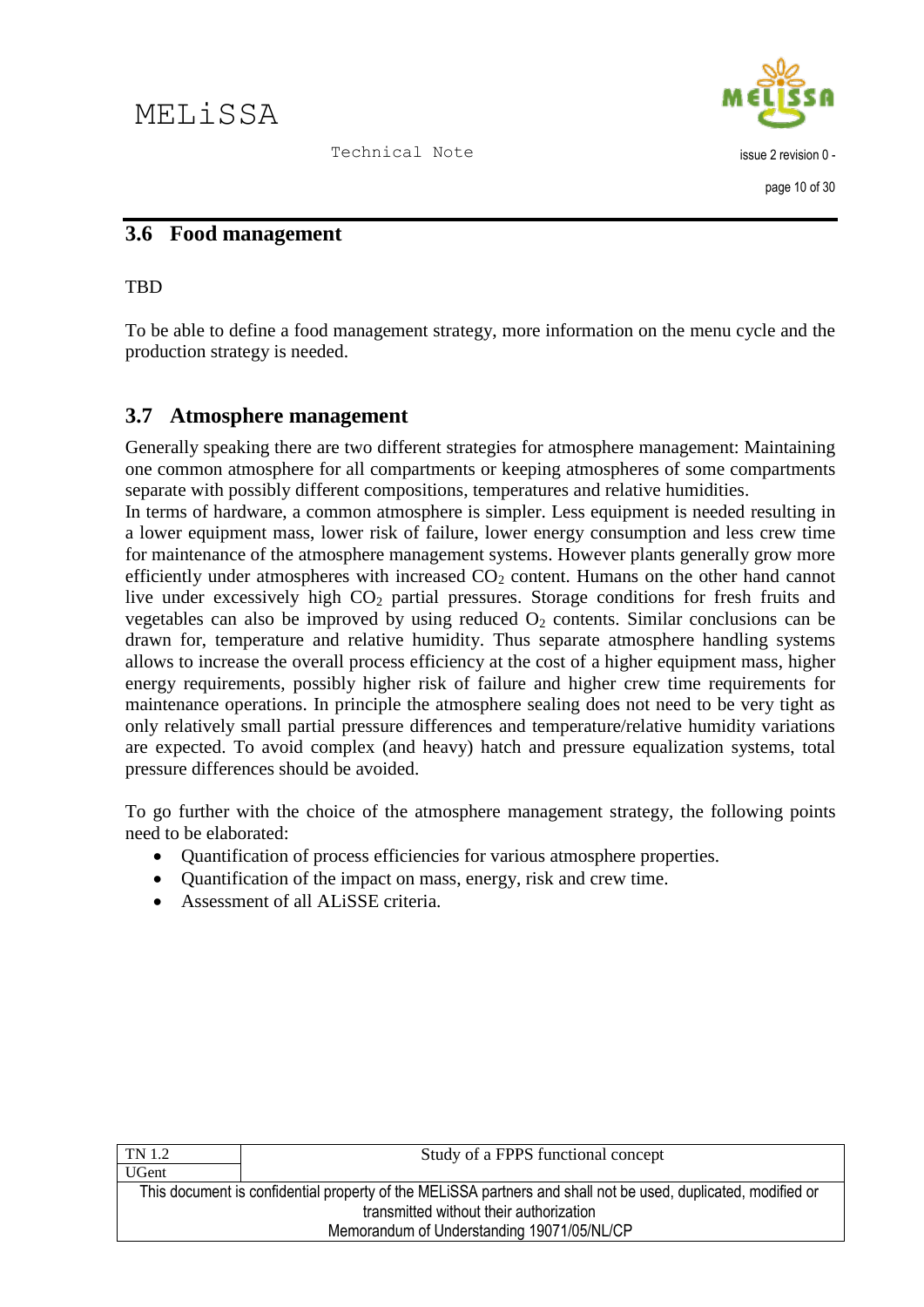issue 2 revision 0 page 11 of 30

Technical Note

#### <span id="page-17-0"></span>**3.8 Purify water**

The transpiration rate of plants is besides other factors also dependent on wind speed. Generally speaking, two mass transfer coefficients for water can be defined between the plant and the surrounding atmosphere:

The internal mass transfer coefficient represents all mechanisms occurring inside the leaf mainly regulated by plant physiological aspects (e.g. stomatal opening). The external mass transfer coefficient represents the diffusive mass transport and the convective mass transport outside the leaf. Clearly, higher air velocities will increase the external mass transfer coefficient leading to a higher transpiration rate. A detailed quantification of this effect is not yet possible and will require further R&D. Possibly this effect could be used to regulate the water production of the FPU to some extent giving a further variable useful for the overall control of the MELiSSA loop.

Besides these control issues, the quality of transpired (equivalent to distilled) water needs to be determined. First the condensate needs to comply with hygiene standards or needs to be postprocessed to meet these. As the water is condensed quasi continuously (with variations between light and dark periods and over the growth cycle) and the nutritional/mineral content is very low (comparable to distilled water), microbial growth is inherently slow. The condensate handling systems must nevertheless allow cleaning and maintenance operations and avoid any stagnation zones.

For human consumption the collected water will require mineral addition. In the first scenarios this will mainly rely on cargo/resupply additives. A separation and purification of minerals compliant with the necessary standards for human consumption within the MELiSSA loop is unlikely at the first stages (TBC). Further assessment of the possible technical implementation of a separation/purification system and the impact on cargo mass for stock minerals remain TBD.

### <span id="page-17-1"></span>**3.9 Cleaning in place**

Usually cleaning in place (CIP) can only be applied to highly automated systems. In most cases CIP cannot be applied to equipment dedicated to manual work processes.

In the present case, the hydroponic system used for plant cultivation will in general be an automated system. CIP can be applied to clean the tubing, tanks and other fluid carrying elements. Food processing equipment which requires crew intervention (small scale mill, oven, cooker etc.) will usually require manual cleaning. At this stage no detailed functional concept can be defined. First more information on the liquid handling and food production strategies are needed.

| TN 1.2 | Study of a FPPS functional concept                                                                                                                                                                     |
|--------|--------------------------------------------------------------------------------------------------------------------------------------------------------------------------------------------------------|
| UGent  |                                                                                                                                                                                                        |
|        | This document is confidential property of the MELISSA partners and shall not be used, duplicated, modified or<br>transmitted without their authorization<br>Memorandum of Understanding 19071/05/NL/CP |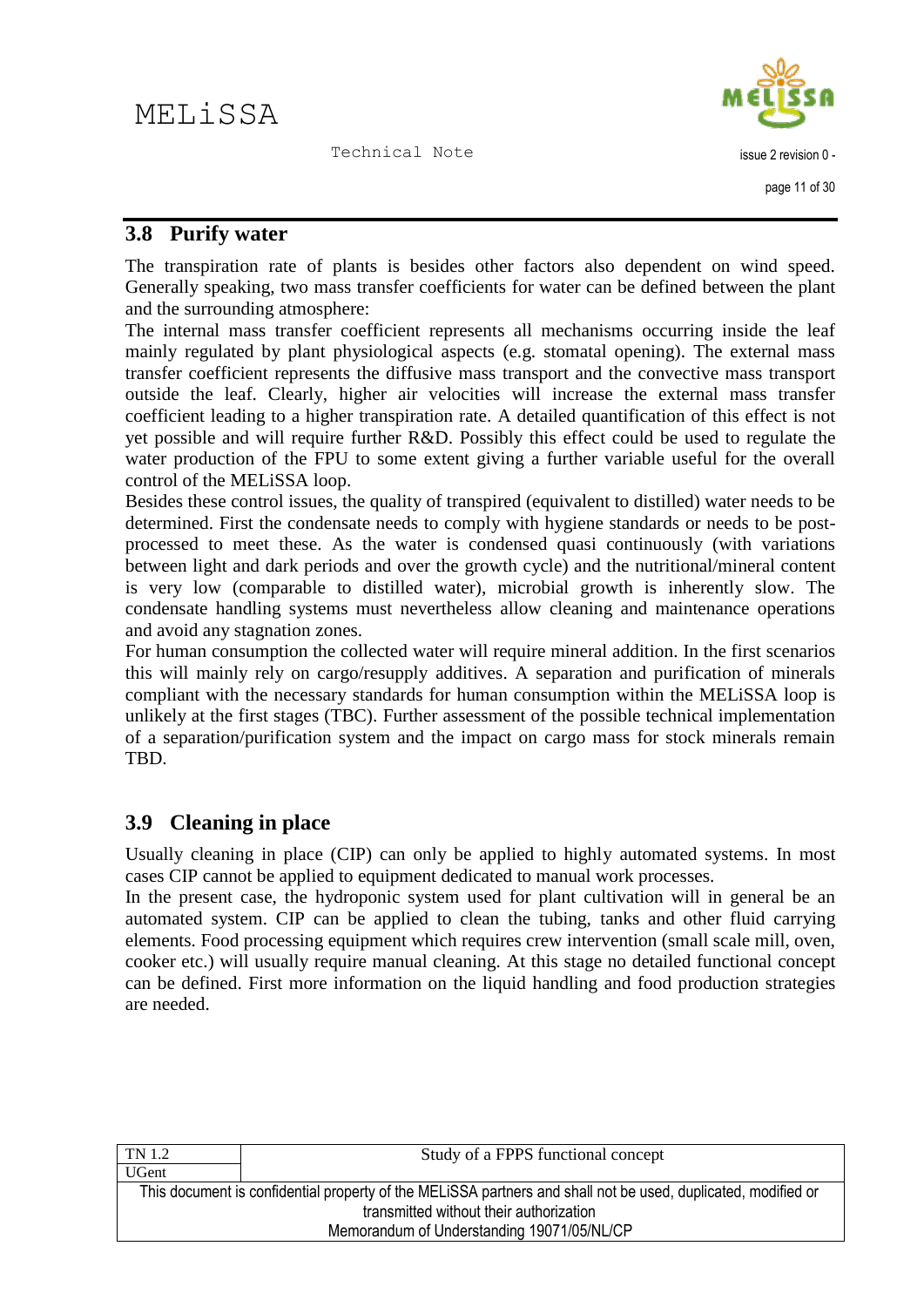issue 2 revision 0 page 12 of 30

Technical Note

## <span id="page-18-0"></span>**3.10 Quality control**

Especially in closed environmental systems, quality control is an important aspect. Due to the lack of large buffer capacities (atmosphere, oceans etc.) and the reduced biodiversity, negative factors such as parasites and diseases can spread faster and chemical elements can accumulate in the loop. Therefore quality control is already important at plant cultivation level. Quality control is also necessary for food storage and water, nutrient solution and atmosphere handling. Furthermore regular chemical analysis of the produced food, water and air and control of equipment cleanliness will be required.

In many cases, quality control involves complex analytical techniques. Automation is not always possible on a non-industrial scale as it is given in the present case. Wherever possible, automation should be used to minimize crew time needs. Besides the common automated pH and EC nutrient solution control, regular manual sampling and analysis of the solutions will be necessary. This implies on one hand crew time but has also an impact on the mass and power budgets for analytical equipment (e.g. chromatography, spectrometry). On the atmosphere side less manual quality control will be needed. A high quality level can be reached by using filters and stripping/separation techniques (e.g. for removal of VOCs) which are commonly used in human spaceflight. For safety reasons, periodic atmosphere quality control will still be necessary especially in the first missions where the detailed behavior of the system might still be uncertain and under evaluation.

For quality control and early detection of diseases, malfunctioning or deterioration of plants and stored food, bioimaging represents a promising technology. Bioimaging generally refers to techniques were specialized cameras (e.g. IR, thermal, fluorescence) are used for early detection of diseases and/or deficiencies. These technologies are not yet readily available but under investigation. More details and developments can be expected in the future. An automated bioimaging system would be a helpful tool for monitoring of plants and stored food. Image recognition software can automatically detect critical points and warn the crew or take other actions.

| Study of a FPPS functional concept                                                                            |  |
|---------------------------------------------------------------------------------------------------------------|--|
|                                                                                                               |  |
| This document is confidential property of the MELISSA partners and shall not be used, duplicated, modified or |  |
| transmitted without their authorization                                                                       |  |
| Memorandum of Understanding 19071/05/NL/CP                                                                    |  |
|                                                                                                               |  |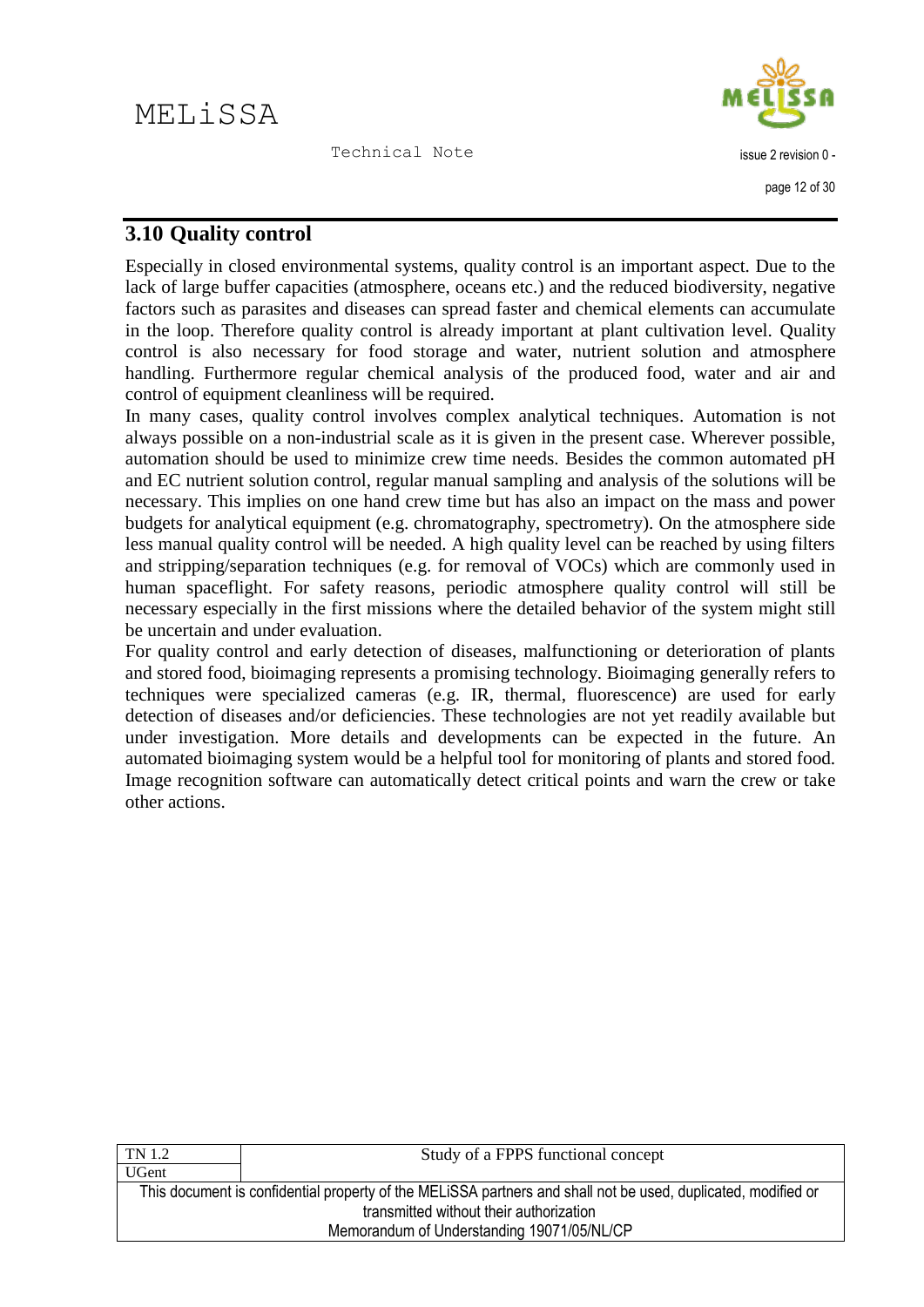

## <span id="page-19-0"></span>**4 System Performance**

## <span id="page-19-1"></span>**4.1 Food quantity**

TBD

At the current stage no detailed assessment of the required growing surface can be performed. A menu cycle needs to be defined first and crop performances must be evaluated in more detail. Preliminary estimations (see [Ref 3\)](#page-6-3) of required growing surfaces resulted in about 140  $m<sup>2</sup>$  for a 6 member crew.

## <span id="page-19-2"></span>**4.2 Temporal food availability**

TBD

The temporal food availability will be defined based on the menu plan and the cultivation strategy.

In the current scenario, which is a lunar base, the way to and back from the lunar surface are not considered for food production. Small FPPS grown provisions for the way back may be included in the logistics approach.

## <span id="page-19-3"></span>**4.3 Food quality**

**TBD** 

The food quality needs to comply with human nutrition standards. At this stage no functional concept to meet these requirements can be defined. The concept will require a maintenance plan, solutions for quality control and technology to obtain the required quality.

| TN 1.2                                                                                                        | Study of a FPPS functional concept |
|---------------------------------------------------------------------------------------------------------------|------------------------------------|
| UGent                                                                                                         |                                    |
| This document is confidential property of the MELISSA partners and shall not be used, duplicated, modified or |                                    |
| transmitted without their authorization                                                                       |                                    |
| Memorandum of Understanding 19071/05/NL/CP                                                                    |                                    |
|                                                                                                               |                                    |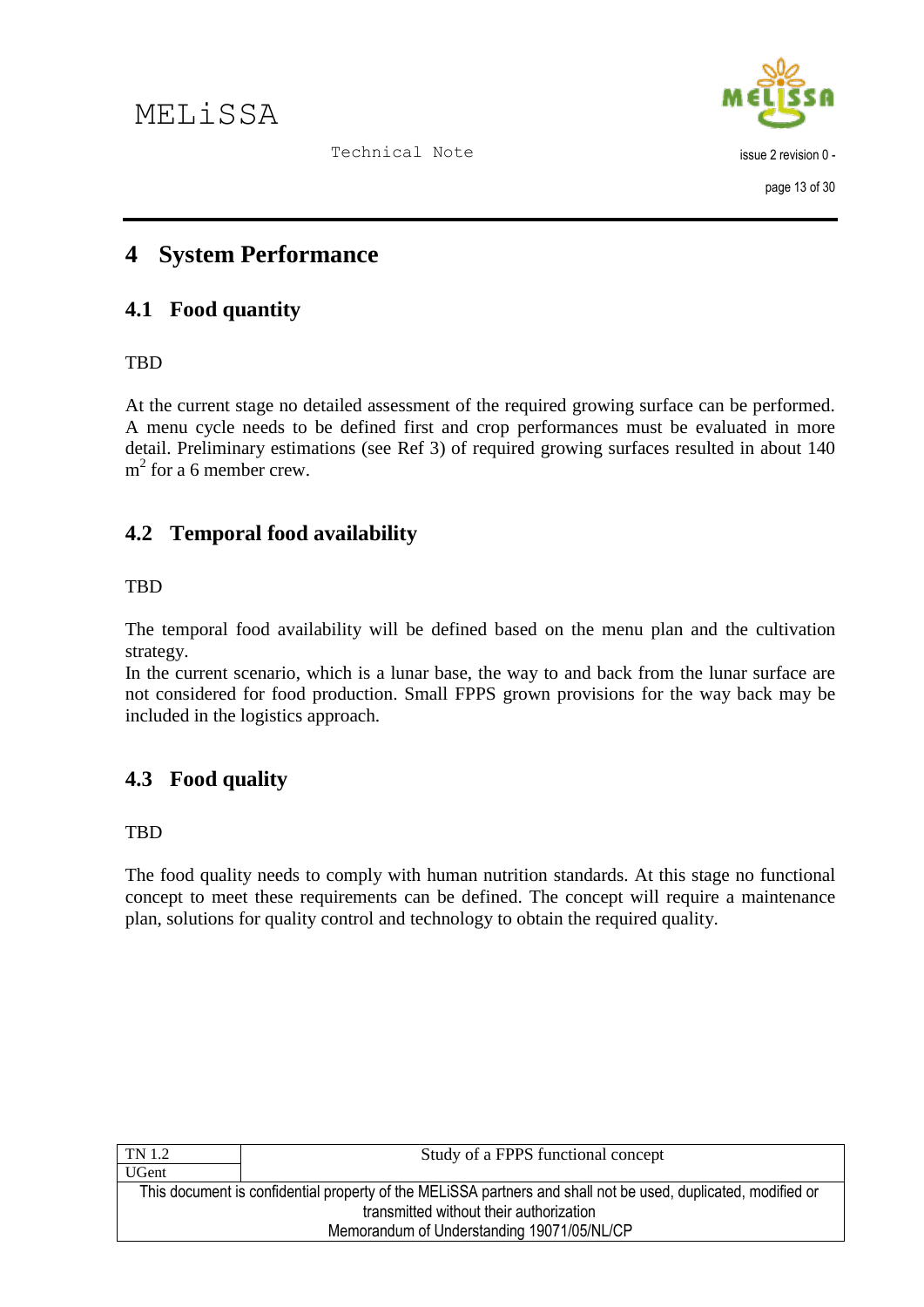

## <span id="page-20-0"></span>**5 Physical concept**

## <span id="page-20-1"></span>**5.1 Main ALiSSE criteria**

#### <span id="page-20-2"></span>*5.1.1 Mass*

#### **TBD**

Concepts to minimize the total mass can only be elaborated once the overall functional concept becomes clearer. The rule of thumb relations between mass and the food production strategy defined in chapter [3](#page-11-0) apply.

#### <span id="page-20-3"></span>*5.1.2 Volume*

#### **TBD**

Volume estimation can only be established once the overall functional concept becomes clearer. The rule of thumb relations between the volume and the food production strategy defined in chapter [3](#page-11-0) apply.

### <span id="page-20-4"></span>*5.1.3 Energy*

### **TBD**

Concepts to minimize the total and peak energy consumption can only be elaborated once the overall functional concept becomes clearer. The rule of thumb relations between the energy consumption and the food production strategy defined in chapter [3](#page-11-0) apply.

### <span id="page-20-5"></span>*5.1.4 Crew time*

The optimal scenario in terms of crew time implies a fully automated system with robotized seeding, harvesting, processing and dish preparation. Although technologies for these tasks are established on earth, it could from a resource-efficiency viewpoint be advisable to consider human intervention at several steps in first small-scale setups to reduce mass and energy implication. When the concept is proven, versions with a higher level of automatism could be established for larger scale production (larger crews). General plant chamber control functions which require regular and time consuming manual tasks (e.g. pH and EC adjustments) should be automated wherever possible. A more detailed crew time assessment will be performed once the choices of functional concepts for the production strategy and menu cycle are narrowed down.

| TN 1.2                                                                                                        | Study of a FPPS functional concept |  |
|---------------------------------------------------------------------------------------------------------------|------------------------------------|--|
| <b>UGent</b>                                                                                                  |                                    |  |
| This document is confidential property of the MELISSA partners and shall not be used, duplicated, modified or |                                    |  |
| transmitted without their authorization                                                                       |                                    |  |
| Memorandum of Understanding 19071/05/NL/CP                                                                    |                                    |  |
|                                                                                                               |                                    |  |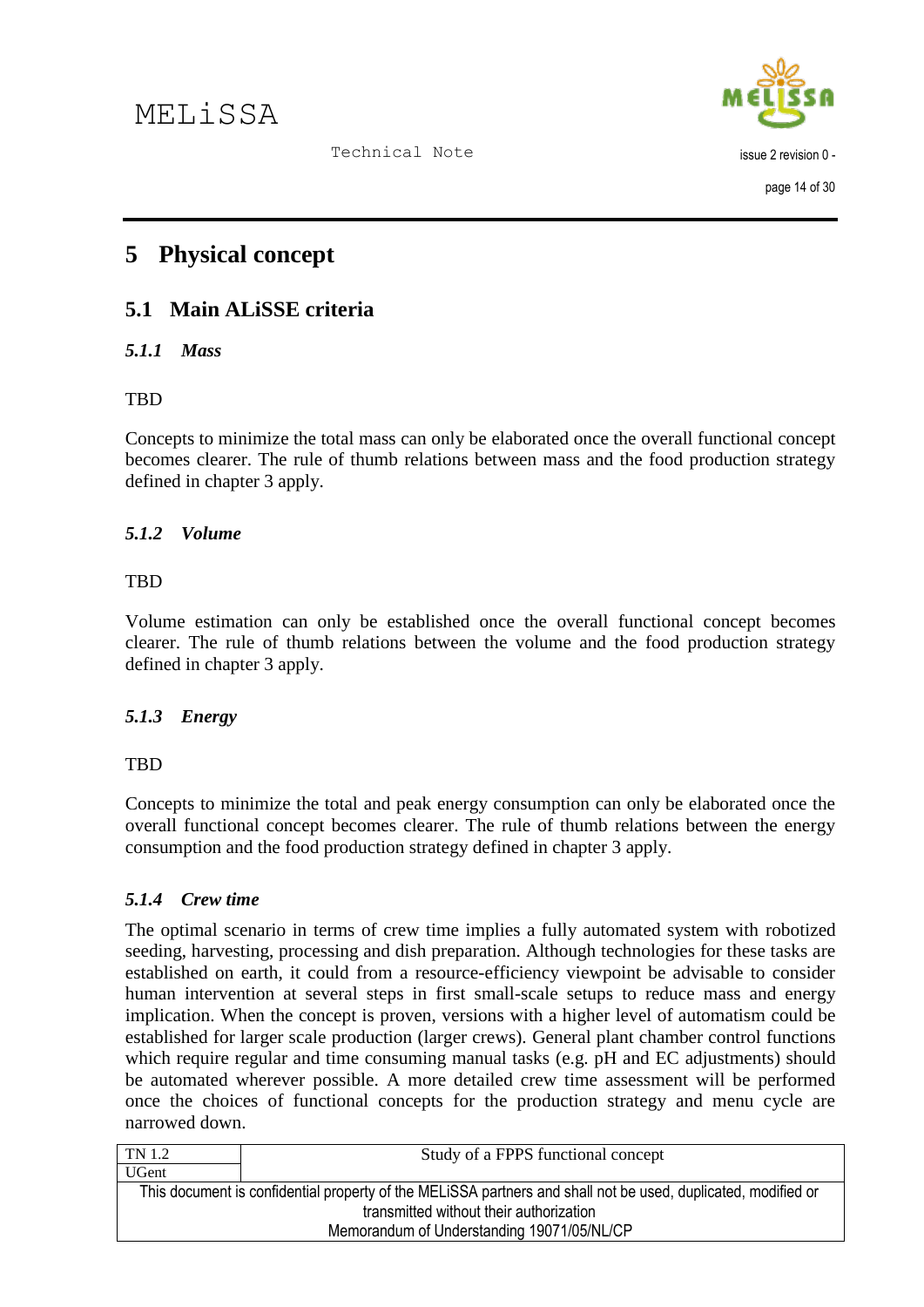

## <span id="page-21-0"></span>**5.2 Containment of emissions**

#### <span id="page-21-1"></span>*5.2.1 Vapor, VOC, dust, particulate matter*

The PPU is not expected to release important amounts of dust and particulate matter. Only vapor (plant evapotranspiration and hydroponic system evaporation) and VOCs will be released. Water vapor is condensed by the HVAC system and the condensate is further used in the MELiSSA loop. The VOCs are removed by conventional filters. The amount and composition of aerosols (biological particles) potentially released from the PPU is unknown at this stage and will require further research.

The FPU might produce considerable amounts of particulate matters and dust. Emission of solid particles is a major problem in microgravity. On the lunar surface large particles will settle down yet at slower speed than on earth. To avoid any accumulation of particles, clogging of air filters or unhygienic conditions, these processes should be sealed off or avoided in the first place. From this point of view, grinding of wheat is a critical process. Alternatives to the common techniques (e.g. wet grinding) or isolation technologies have to be developed. As for the PPU, some FPU equipments will release vapor, VOCs and possibly also aerosols (e.g. boiler and other kitchen appliances). Condensers, strippers and filters will be used here as well. The same is applicable to the storage compartment. Here especially the effects of ethylene accumulation in a closed environment have to be taken into account. Exposure to ethylene can influence the ripening of fruits and vegetables.

#### <span id="page-21-2"></span>*5.2.2 Heat/energy dissipation*

Today the illumination systems for plant cultivation are usually composed of High Pressure Sodium (HPS) and Metal Halide (MH) lamps. The disadvantage of these lamps is the relatively high heat dissipation. Reusing the lamps heat for other processes (e.g. heating up of other MELiSSA streams) is possible in principle but might turn out to be ineffective in terms of secondary equipment mass (e.g. heat exchangers). Furthermore the illumination cycle might not necessarily be synchronous with the demands of the heat receiving process. A more detailed assessment of the potential integration of heat recycling is needed to come to a final conclusion.

TN 1.2 Study of a FPPS functional concept In general a reduction of heat dissipation is always favorable for the overall energy budget. Thereby the heat rejection is not the most critical issue. Rejecting heat in a space environment can be done with radiators with a relatively small implication of equipment mass and energy consumption. A more critical issue is the primary energy source. Therefore all processes (especially illumination) should be designed to minimize energy consumption (and thereby heat dissipation). For the illumination system there is no final solution yet. LED illumination provides in principle an energy saving alternative to MH/HPS lamps. The problems of high density mounting (to obtain sufficiently high intensities), spectral bandwidth and cooling/efficiency at high currents remain to be investigated and solved. Another promising strategy is direct sunlight harvest. The highest energy demand in the whole FPPS system is the illumination system. Direct sunlight harvest would greatly improve the overall system energy balance. However problems with the spectral composition, radiation and meteorite protection

|                                                                                                               | $_{\rm{D}\alpha\alpha\gamma}$ or $\alpha$ is the range of $\alpha$ concept |
|---------------------------------------------------------------------------------------------------------------|----------------------------------------------------------------------------|
| <b>UGent</b>                                                                                                  |                                                                            |
| This document is confidential property of the MELISSA partners and shall not be used, duplicated, modified or |                                                                            |
| transmitted without their authorization                                                                       |                                                                            |
| Memorandum of Understanding 19071/05/NL/CP                                                                    |                                                                            |
|                                                                                                               |                                                                            |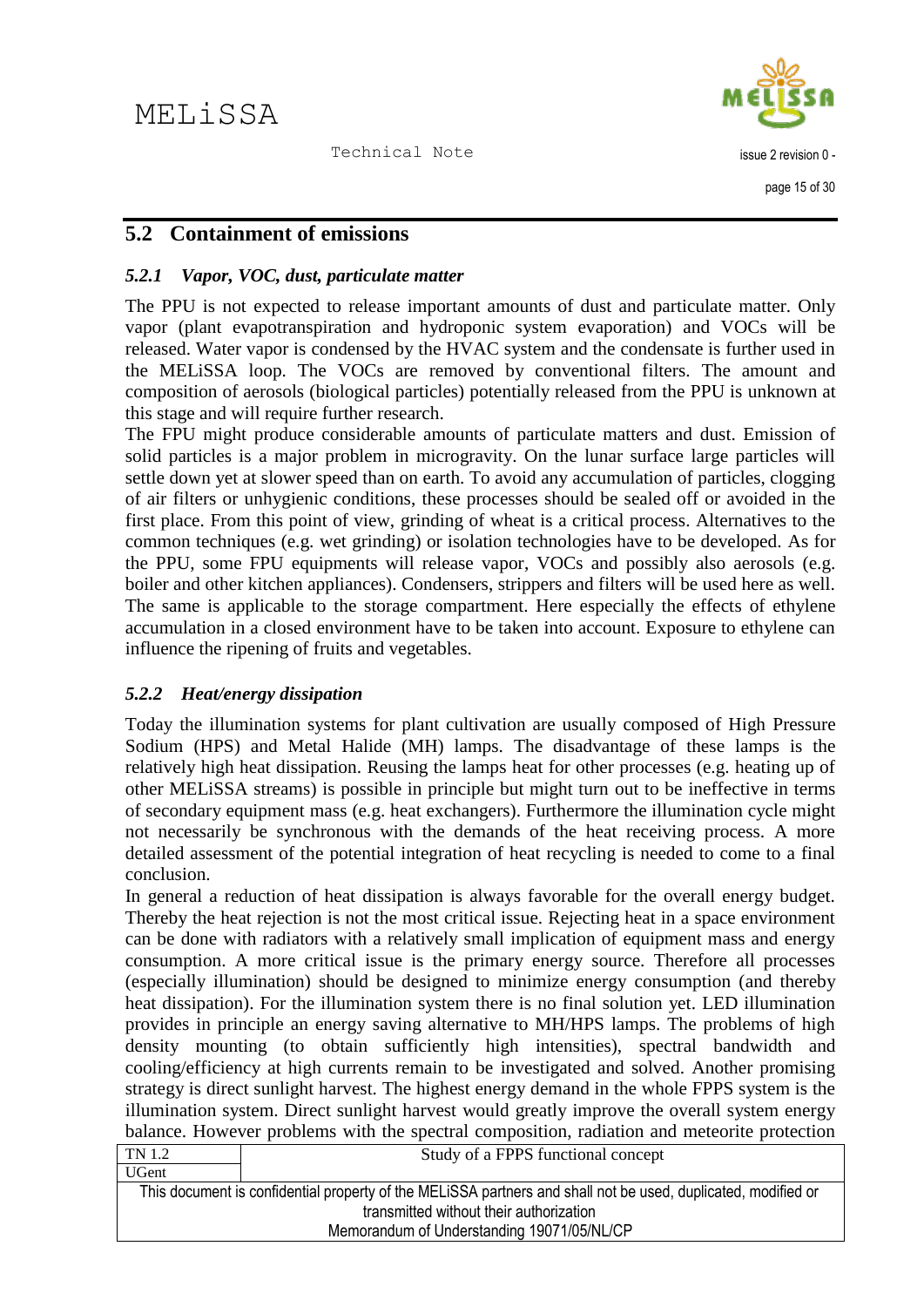



remain to be solved. In addition, direct sunlight harvest is limited to missions to permanently illuminated areas of the moon (some craters at the North Pole).

#### <span id="page-22-0"></span>*5.2.3 Radiation*

The use of radiative equipment within the LSS compartments should be avoided. Applications could be disinfection or X-ray monitoring. None of these techniques is expected to be needed within the FPPS compartments as more convenient alternatives can be found (e.g. UV, heat or chemicals for disinfection).

#### <span id="page-22-1"></span>*5.2.4 Sound*

Excessive levels of sound must especially be avoided in the vicinity of crew compartments. Negative effects of sound (within reasonable limits) on plants or bacteria are not known. Noise generating elements are mainly pumps, compressors and fans. Pumps and fans as commonly used in horticulture are not expected to generate excessively high noise levels. Compressors for gas storage (if needed) can be noisy and will have to be isolated from the crews living quarters or designed in an appropriate way.

| TN 1.2                                                                                                        | Study of a FPPS functional concept |
|---------------------------------------------------------------------------------------------------------------|------------------------------------|
| <b>UGent</b>                                                                                                  |                                    |
| This document is confidential property of the MELISSA partners and shall not be used, duplicated, modified or |                                    |
| transmitted without their authorization                                                                       |                                    |
| Memorandum of Understanding 19071/05/NL/CP                                                                    |                                    |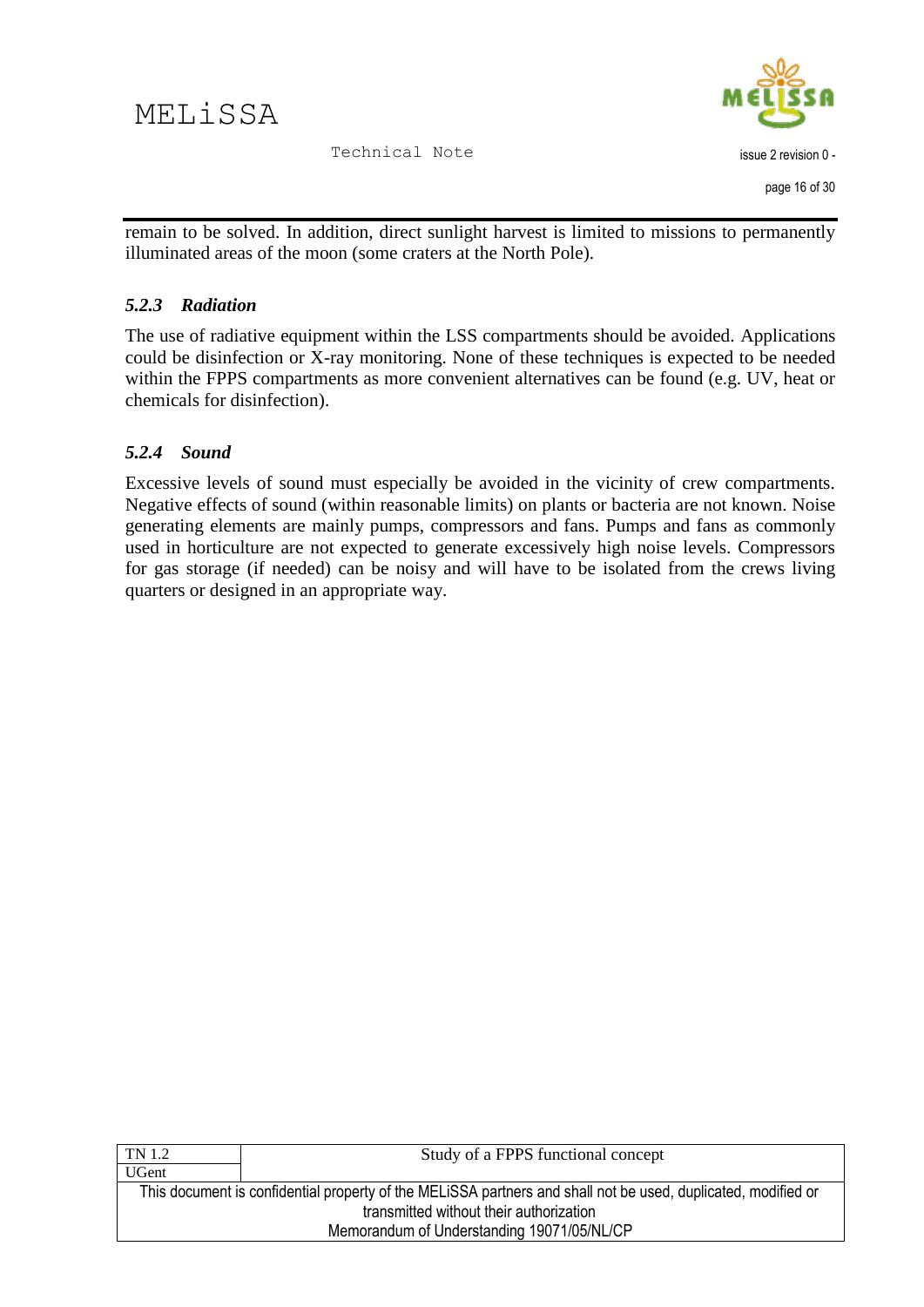

# <span id="page-23-0"></span>**6 Environmental constraints**

## <span id="page-23-1"></span>**6.1 Surface transit**

For a moon mission no microgravity application is envisaged as the transit is relatively short. All equipment is stowed, transported and assembled on site. A full functioning is thus only necessary on the surface. For a Mars mission onboard food production could become interesting as the transit phase takes up a large part of the whole mission.

A concept to secure all technical elements, fluids and living matter (seeds, plantlets etc.) from accelerations, vibrations and radiation during transit will be elaborated once more information is available on possible launchers and the functional concept is more elaborated. Most likely the modules structures and the technical elements will be launched in a preassembled and stowed state with several heavy launchers. Heavy launchers usually have higher shock, vibration and noise loads compared to smaller launchers. Once deployed on the lunar surface, fluids and plants will be added.

## <span id="page-23-2"></span>**6.2 Food production environment on extraterrestrial surface**

The design of the FPPS takes into account all LSS related elements excluding the primary structure of the lunar base module. In the first (experimental) missions the FPPS sub compartments will be located inside an already present module. The final geometry and configuration of the module is not yet defined (e.g. inflatable vs. rigid module). To proceed with the FPPS functional concept it is assumed that the primary structure of the module provides a validated protection against radiation, micrometeorites and pressure. The lunar base will be equipped with a primary LSS which also provides a basic thermal control. Due to the high energy dissipation (especially of the illumination system) a separate thermal control system with specific interfaces will be required. It remains TBD whether some elements of the primary thermal system have sufficient margin to incorporate the MELiSSA loop requirements (e.g. external radiators). It is advantageous in terms of mass and energy if the main radiators, piping and cooling fluids of the lunar base can be used. Otherwise interfaces through the lunar base for a separate system have to be defined.

This chapter is divided into two sections: One describing the confined condition which represents all elements housed inside the base module with no direct connection to the space environment. The second section describes the partially confined conditions which correspond to all elements with a partial connection to the space environment. This could for example be an element housed inside a base module with a venting pipe. Completely exposed applications (i.e. specifically designed module) are not envisaged for now. Direct sunlight harvest will most likely fall under this category as a complete module with sun light collectors needs to be designed.

| TN 1.2                                     | Study of a FPPS functional concept                                                                            |
|--------------------------------------------|---------------------------------------------------------------------------------------------------------------|
| UGent                                      |                                                                                                               |
|                                            | This document is confidential property of the MELISSA partners and shall not be used, duplicated, modified or |
| transmitted without their authorization    |                                                                                                               |
| Memorandum of Understanding 19071/05/NL/CP |                                                                                                               |
|                                            |                                                                                                               |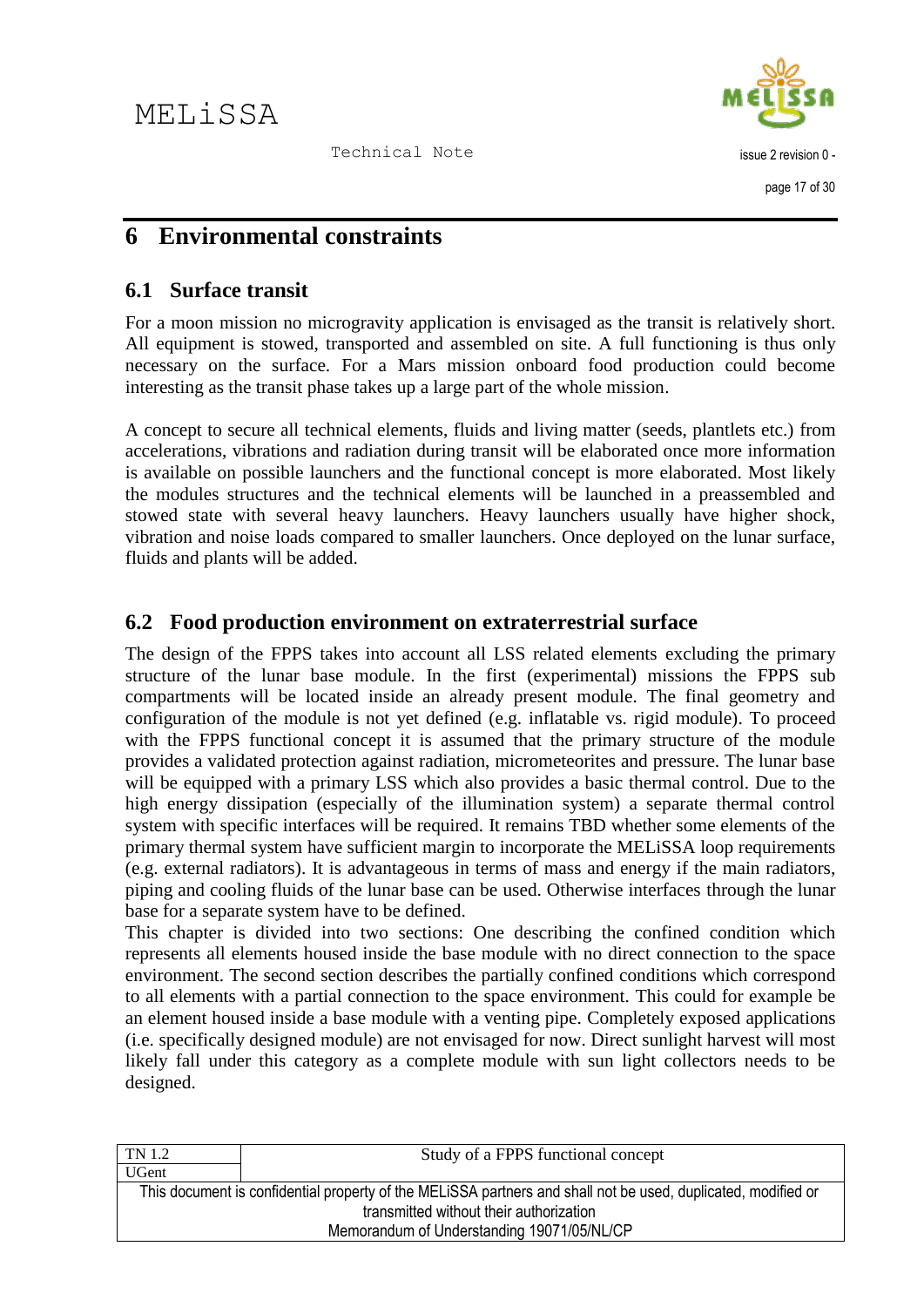

#### <span id="page-24-0"></span>*6.2.1 Surface environmental parameters under confined conditions*

#### <span id="page-24-1"></span>*6.2.1.1 Gravity*

As the lunar modules will be stationary (none rotating), the lunar gravity is imposed on all elements. This has to be taken into account for the design of all sub compartments. Mainly liquid handling systems and elements relying on convection and other gravitational effects (e.g. sedimentation) will be influenced by this. For the design of closed elements (pipes and tubes) without changes in potential energy gravity does not play a role. Pressure losses in all pipes and tubes remain the same independent from gravity. Gravity effects will have to be taken into account for any piece of equipment where hydrostatic pressure (e.g. pressure sensors, tank draining) or potential energy (inlet and outlet at different heights, e.g. gullies) play a role. To maintain the same retention time in the gullies and liquid layer thickness a steeper inclination is needed under lower gravity.

Altered convection will mainly play a role in the HVAC (Heating, Ventilation & Air Conditioning) design of the chambers and the lamp cooling. No critical issues are expected in this domain. The HVAC and the lamp cooling systems also use forced convection in earth applications. Therefore, for the moon, the same technology with minor adaptations (e.g. blower power and baffle geometry) can be used. Fluid dynamic simulation tools allow an accurate simulation and design of fluid systems under various gravity conditions. It is not expected that excessively higher air velocities are needed in the growth compartments to counterbalance the IR radiation heat load than on earth. In the FPU, convection will play a role for any process involving heat and fluids (e.g. water boiling or oven). Processing of food elements will have to take this into account. Again here no critical issues are expected as convection can easily be increased using fans or stirrers.

Sedimentation processes do not play an important role in the PPU. In earth based growth chambers particles accumulate occasionally at the bottom of the nutrient solution tanks. These particles are composed of small plant debris (e.g. dead roots) and rarely precipitated salt crystals. Due to the fact that the retention time in the tank is high, the degree of turbulence is relatively low and the particles only few in numbers no difficulties are expected under lower gravity. Sedimentation can however play an important role in the FPU for processing and food preparation steps. Milling will for example produce fine particles (flour) which need to settle down. Similarly phase separation processes (e.g. water-oil suspensions) will be slowed down. Here criticalities could emerge. As the menu cycle and the processing steps are not yet defined no functional concept can be elaborated at this stage. This point will have to be addressed later.

#### <span id="page-24-2"></span>*6.2.1.2 Radiation and micrometeorites*

Radiation and micrometeorites are not a critical issue in the confined environment of the lunar base as protection is provided by the primary structure of the modules.

| TN 1.2                                                                                                        | Study of a FPPS functional concept |
|---------------------------------------------------------------------------------------------------------------|------------------------------------|
| UGent                                                                                                         |                                    |
| This document is confidential property of the MELISSA partners and shall not be used, duplicated, modified or |                                    |
| transmitted without their authorization                                                                       |                                    |
| Memorandum of Understanding 19071/05/NL/CP                                                                    |                                    |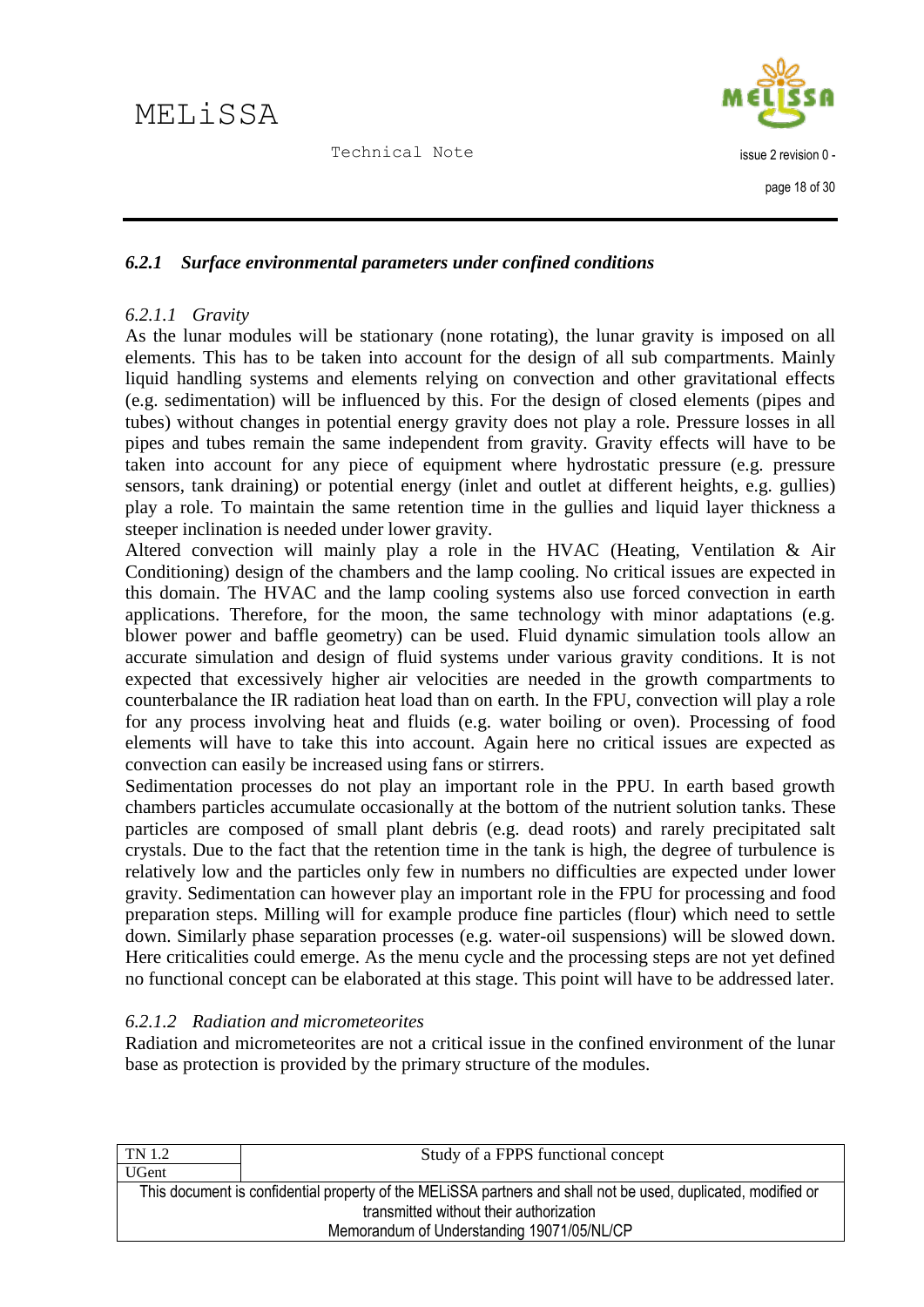

#### <span id="page-25-0"></span>*6.2.1.3 Pressure*

A TBD ambient pressure will be maintained by the base module. If the sub compartments are hermetically sealed off to allow different atmospheric compositions, pressure compensation devices and possibly active pressurization devices (e.g. compressors and hatches) will have to be provided. From an equipment mass and energy point of view an equal pressure in all sub compartments is favorable. It remains TBD whether different pressures are favorable for the overall efficiency including all ALiSSE criteria.

If no active pressure control is necessary but different atmospheric compositions are required, pressure compensation devices are needed to compensate for thermal volume variations and fluctuations in total gas content (e.g. gas consumption or release). Depending on the flexibility of the primary base LSS, active or passive pressure compensation devices will be employed for each sub compartment. A passive pressure compensation device is usually composed of an expandable bag or membrane ensuring equal pressures on both sides. An active pressure compensation device uses compressors and buffer tanks to actively regulate the pressure.

#### <span id="page-25-1"></span>*6.2.1.4 Temperature*

Temperature will certainly vary between sub compartments. The SU will most likely require several cold temperatures (e.g. fridge and freezer) and therefore needs to be compartmentalized.

It remains TBD whether the PPU will have a uniform temperature or separate temperatures for each storage good.

The FPU will most likely have the same atmospheric composition and temperature as the crew compartments but will have several equipments with variable internal temperatures (e.g. oven).

#### <span id="page-25-2"></span>*6.2.1.5 Atmosphere composition*

The atmospheric composition has to be at least controlled to the extent that some elements (e.g. VOCs) are removed. In principal plant growth and food storage is possible under the atmospheric composition of the crew compartments. Yet the buffer capacity must be large enough to compensate fluctuations. This is not necessarily the case under the confined conditions of a lunar base. Therefore, active control of the composition will be needed on one hand to compensate for fluctuations (e.g.  $O_2$  production rate of plants) and on the other hand to optimize plant growth and storage conditions.

The PPU will most likely have active  $CO<sub>2</sub>$  and  $O<sub>2</sub>$  control with associated buffer tanks and concentration devices  $(CO<sub>2</sub>)$  concentrated from the crew compartment and other MELiSSA compartments,  $O_2$  concentrated from the plant compartment). A more precise choice of the degree of atmosphere segregation between the sub compartments can only be done once more plant physiological data at different atmosphere compositions is available.

For the SU a protective atmosphere (e.g. nitrogen) might also be favorable. Here also more information on food deterioration under different atmospheres is needed.

| Study of a FPPS functional concept                                                                            |  |
|---------------------------------------------------------------------------------------------------------------|--|
|                                                                                                               |  |
| This document is confidential property of the MELISSA partners and shall not be used, duplicated, modified or |  |
| transmitted without their authorization                                                                       |  |
| Memorandum of Understanding 19071/05/NL/CP                                                                    |  |
|                                                                                                               |  |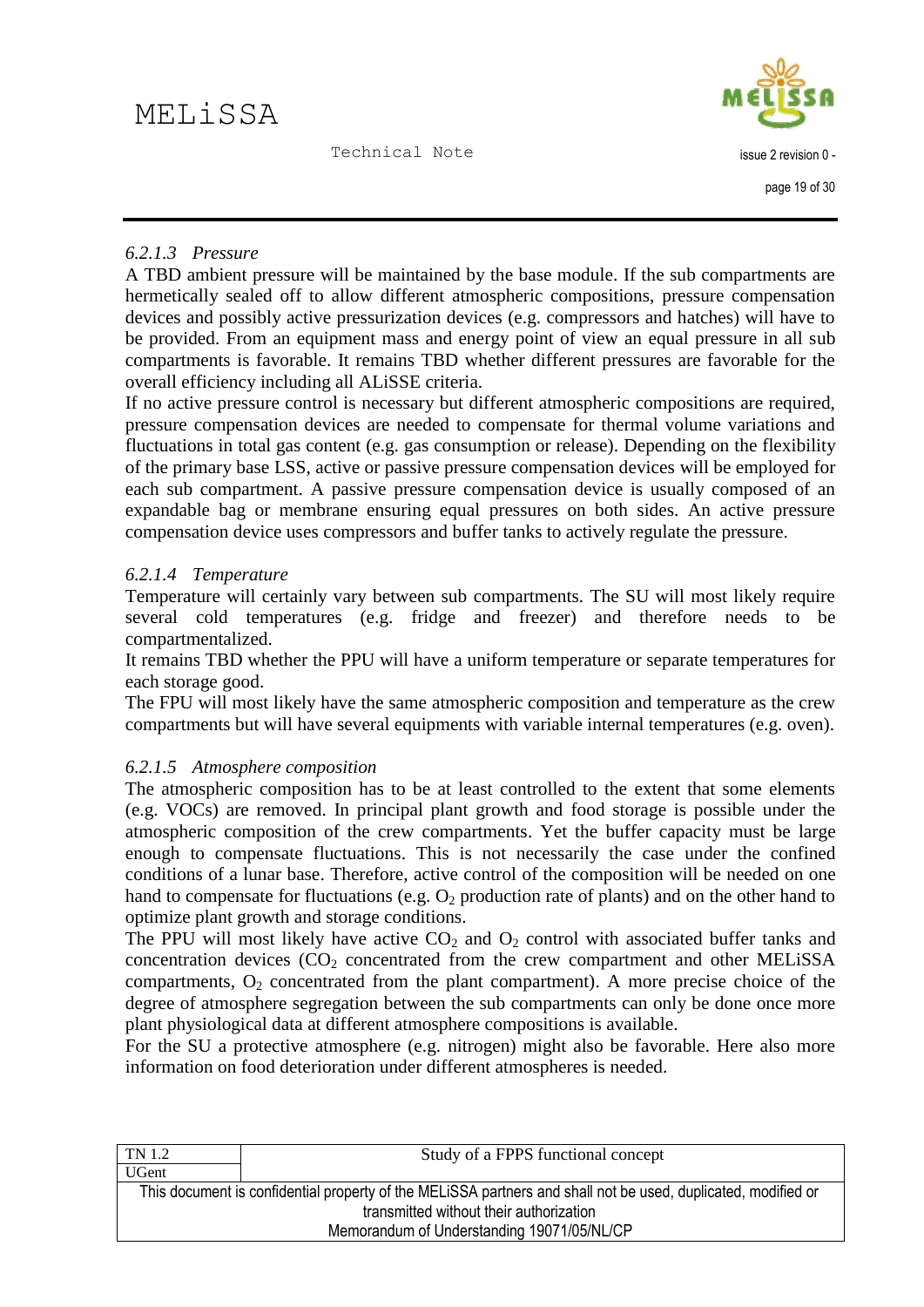

#### <span id="page-26-0"></span>*6.2.2 Surface environmental parameters under partly confined conditions*

Potential applications for storage could be freezing and freeze-drying of food by exposing it to the space vacuum. The problem hereby is the loss of precious matter. As one of the main goals of the MELiSSA project is to conserve and recycle matter to reduce the upload mass, this is not an option.

Another application with a higher potential is disinfection with space radiation. A completely open connection to the space environment should be avoided here as well to prevent outgassing and matter losses. Disinfection could however take place in a pressurized compartment with low radiation shielding. This would clearly represent a partly confined condition.

## <span id="page-26-1"></span>**6.3 Planet protection**

Protection of the planetary/lunar surface from organisms and biological matter is an important consideration. Uncontrolled waste disposal and outgassing must be avoided to prevent contamination. At FPPS level a direct production of unrecyclable waste is not expected. All outgoing streams will be fed back to the MELiSSA loop or consumed by the crew. Unusable matter will if at all only be generated in other waste or water treatment units in the MELiSSA loop and are therefore not addressed in this work. If a permanent disposal is envisaged at later stages, techniques to confine or to render the wastes inert will have to be developed to comply with planetary protection policies.

| Study of a FPPS functional concept                                                                            |  |  |
|---------------------------------------------------------------------------------------------------------------|--|--|
|                                                                                                               |  |  |
| This document is confidential property of the MELISSA partners and shall not be used, duplicated, modified or |  |  |
| transmitted without their authorization                                                                       |  |  |
| Memorandum of Understanding 19071/05/NL/CP                                                                    |  |  |
|                                                                                                               |  |  |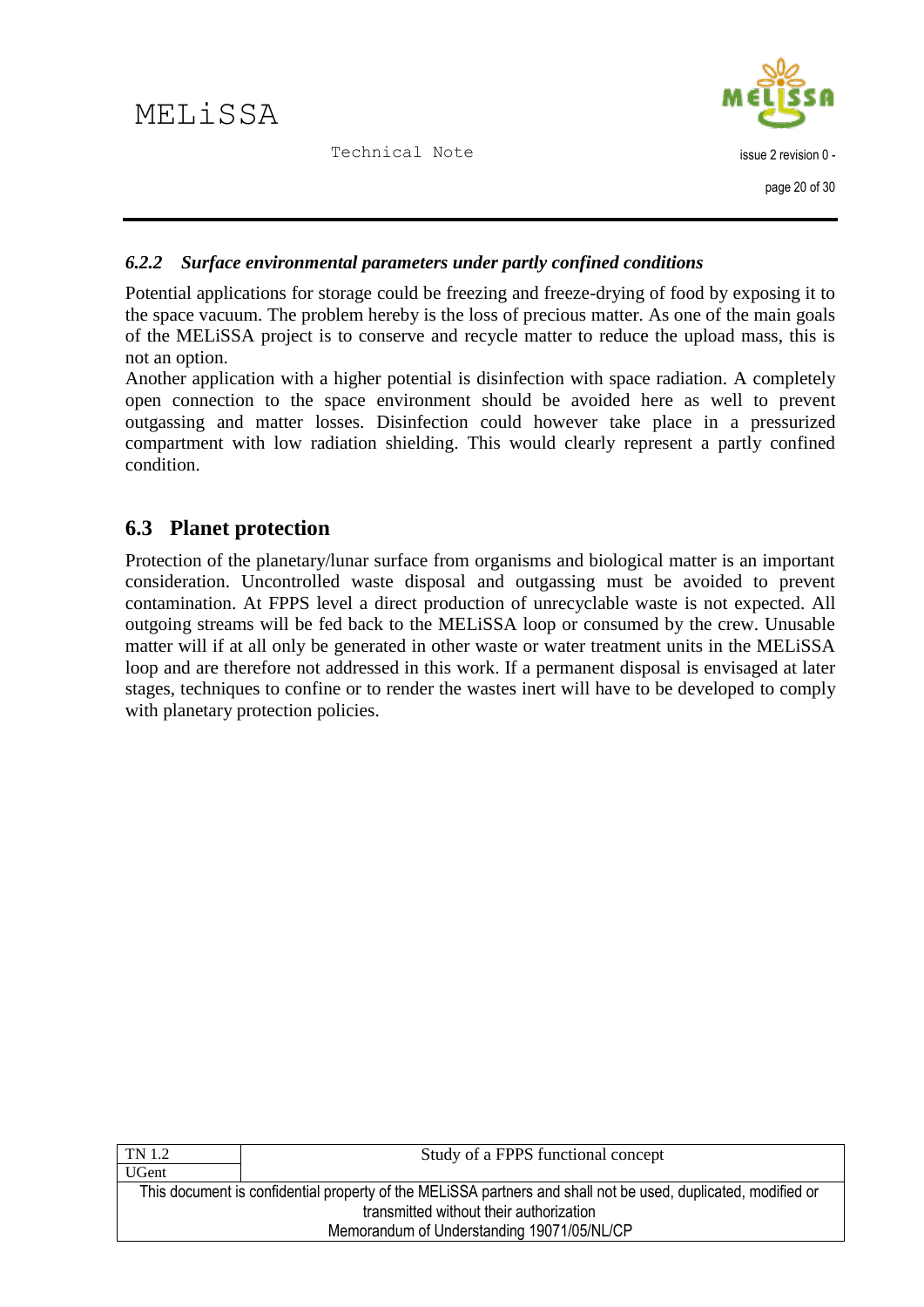

# <span id="page-27-0"></span>**7 Operational concept**

## <span id="page-27-1"></span>**7.1 Operational mission description**

### <span id="page-27-2"></span>*7.1.1 Mission phases*

The deployment of the MELiSSA technology will be performed in two steps. The MELiSSA loop will first be designed as an experimental LSS used in a lunar base with an already installed conventional primary LSS. At first a food production of 5% is targeted. This is accomplished with the bacterial compartments. At later stages the food production is increased to 40% dry weight. For this purpose the FPPS will be installed. Thus the FPPS is installed as an add-on to increase food production capacity.

### <span id="page-27-3"></span>*7.1.2 Mission duration*

The FPPS and the MELiSSA loop will be designed for a permanent lunar mission. At later stages Mars exploration applications will be envisaged.

### <span id="page-27-4"></span>*7.1.3 Crew size*

The first concept stipulates a mixed gender crew of 6. This remains TBC.

## <span id="page-27-5"></span>**7.2 Required resources**

The interfaces and resource streams within the FPPS and between the FPPS and eternal elements are schematically shown in [Fig. 1](#page-7-1) and [Fig. 2.](#page-10-0)

### <span id="page-27-6"></span>*7.2.1 External resources needed by the FPPS*

#### <span id="page-27-7"></span>*7.2.1.1 MELiSSA resources*

The FPPS will require the following resources originating from the MELiSSA loop:

- Water (a large portion of the water is recycled within the PPU (condensate recovery), TBD if and how much preprocessed water (possibly carrying nutrients, e.g.  $NO<sub>3</sub>$  from C3) is transferred from other MELiSSA compartments or other resources)
- Nitrate
- $\bullet$  CO<sub>2</sub> (produced by other MELiSSA compartments)
- Micronutrients for plants (originating from stock, not produced onboard)
- Consumables (filters, packaging, spare parts etc.). At this stage these items are considered part of MELiSSA as they will be specific to the system. It remains TBD whether these are finally provided by the mission storage or a separate MELiSSA storage.

| TN 1.2                                                                                                        | Study of a FPPS functional concept |  |
|---------------------------------------------------------------------------------------------------------------|------------------------------------|--|
| <b>UGent</b>                                                                                                  |                                    |  |
| This document is confidential property of the MELISSA partners and shall not be used, duplicated, modified or |                                    |  |
| transmitted without their authorization                                                                       |                                    |  |
| Memorandum of Understanding 19071/05/NL/CP                                                                    |                                    |  |
|                                                                                                               |                                    |  |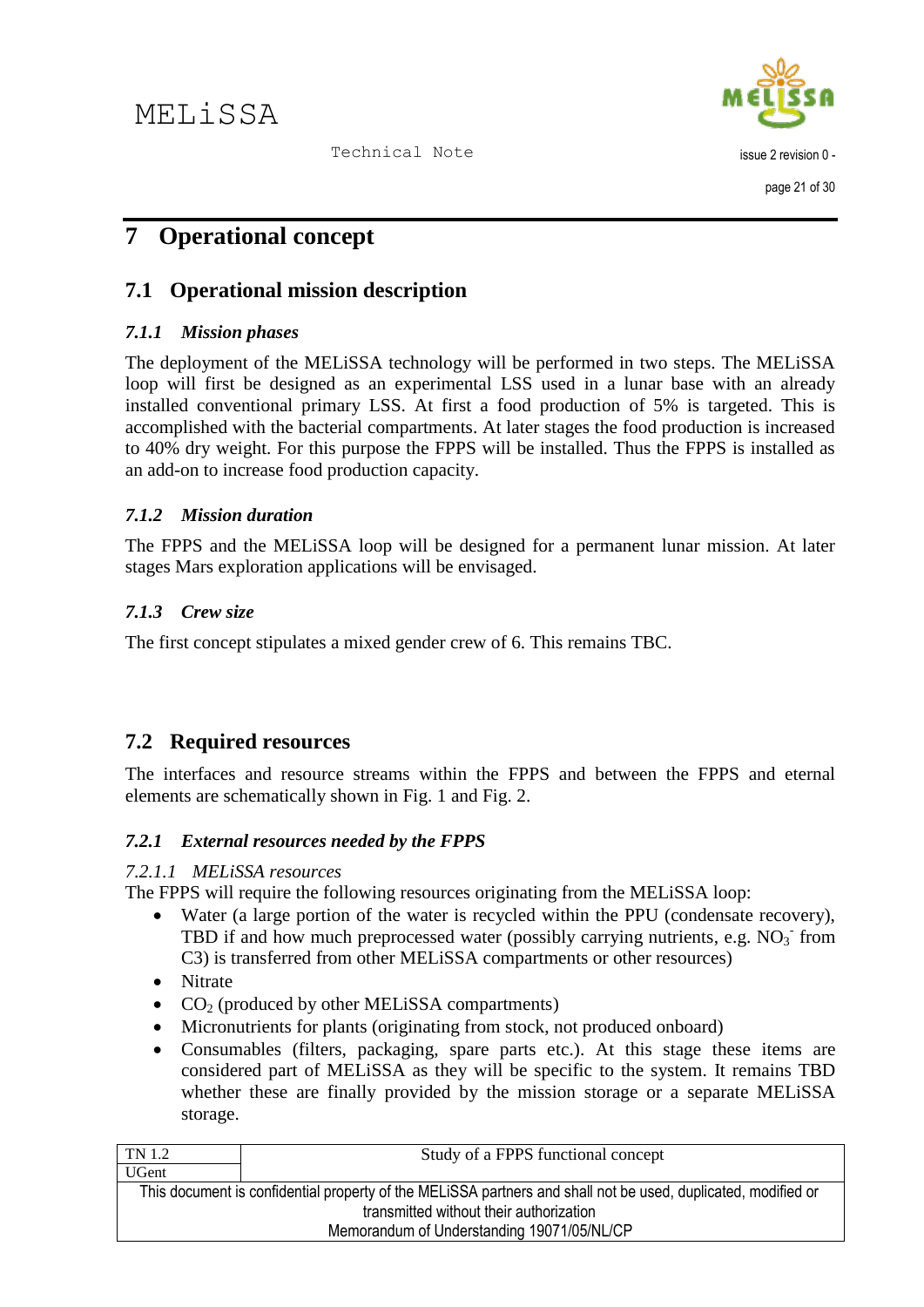

- Stock food. As for the consumables this is considered part of MELiSSA as the stock food is specifically adapted to be combined with MELiSSA grown food. TBD whether mission systems are the actual source of these elements.
- Minerals for water conditioning for human consumption. As for stock food TBD whether originating from MELiSSA specific storage or mission systems.

Data on the state of other MEliSSA compartments and control system parameters will be needed from the MELiSSA information system.

#### <span id="page-28-0"></span>*7.2.1.2 Non-MELiSSA resources*

The FPPS will require the following resources originating from non-MELiSSA sources:

- Electric energy
- $\bullet$  CO<sub>2</sub> (the crew member is considered part of the mission system and is a major CO<sub>2</sub> source)
- $CO<sub>2</sub>, O<sub>2</sub>$  and water interfaces with the primary LSS might be needed.

Data on the primary LSS and mission state will also be needed for a proper FPPS functionning (this information might be routed through a general MELiSSA information system. A centralized data interface between MELiSSA and mission systems will most likely ease the implementation).

#### <span id="page-28-1"></span>*7.2.2 Internal FPPS resources*

The following resources are transferred within the FPPS:

- Water
- $\bullet$  O<sub>2</sub> and CO<sub>2</sub> to compensate photosynthesis and respiration during light and dark phases
- Seeds and seedlings
- Harvested plants
- Edible biomass
- Inedible biomass (TBD to what extent inedible bimass is conditioned within the FPU before it is transferred to the MELiSSA waste treatment)
- Preprocessed food

Interfaces between the FPPS subunits for internal control system functionality will also need to be specified in more detail at later stages.

| UGent                                                                                                         | TN 1.2 |
|---------------------------------------------------------------------------------------------------------------|--------|
|                                                                                                               |        |
| This document is confidential property of the MELISSA partners and shall not be used, duplicated, modified or |        |
| transmitted without their authorization                                                                       |        |
| Memorandum of Understanding 19071/05/NL/CP                                                                    |        |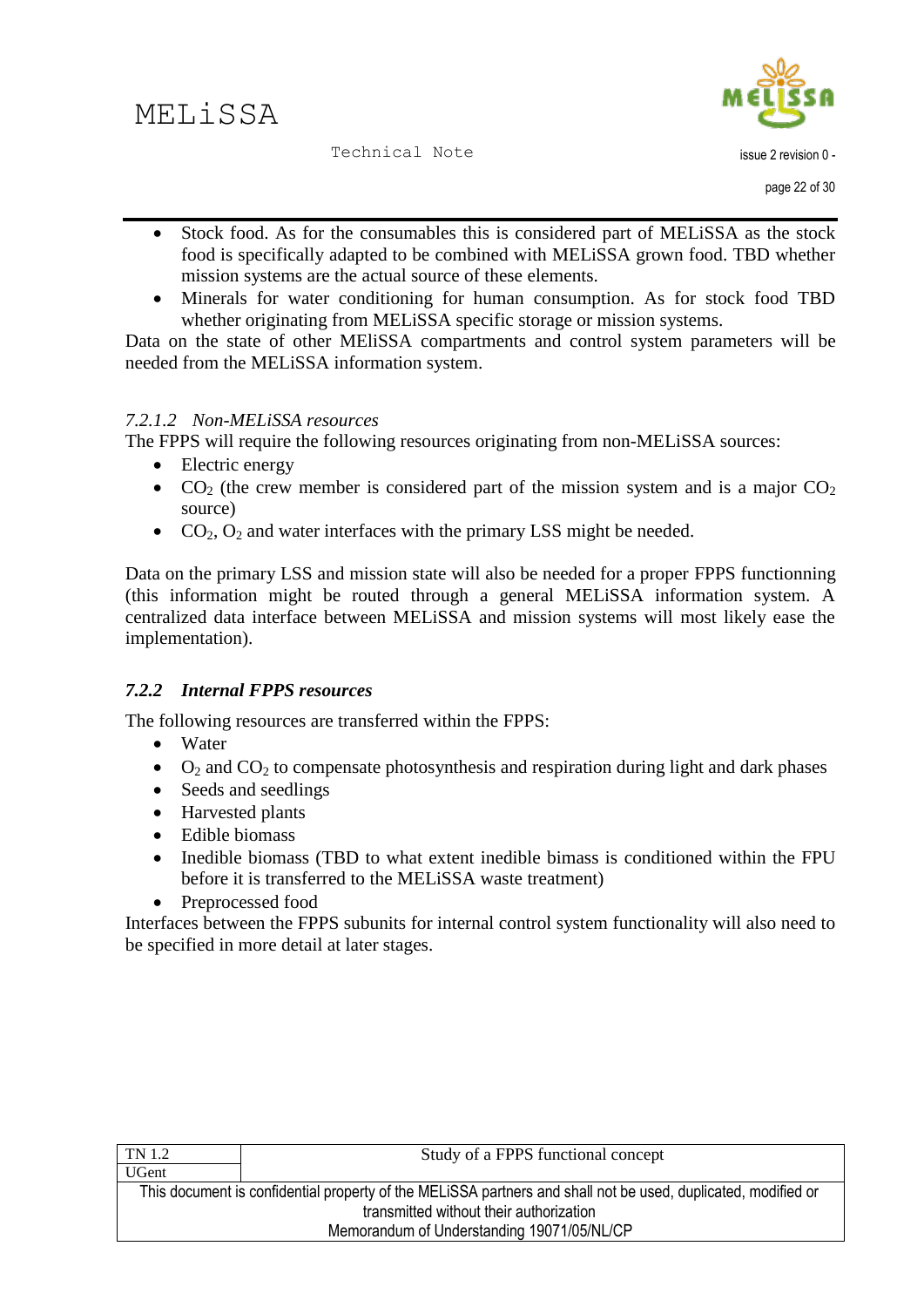

## <span id="page-29-0"></span>**7.3 Automation degree**

The automation degree is TBD based on an assessment of the ALiSSE criteria. At the current stage no detailed information can be given (see chapters above).

## <span id="page-29-1"></span>**7.4 Operational modes**

The concept and particularities for each operational mode will be defined in more detail once more information on the production strategy and the technological options are given.

#### <span id="page-29-2"></span>*7.4.1 Calibration mode*

The calibration mode will allow an access to each sensor separately while maintaining the system in a safe state. It remains TBD whether the calibration mode and the maintenance mode can be combined.

Some calibration steps do not require frequent repetition and can therefore be performed manually. If a calibration is required on a regular basis and involves time consuming manual steps (e.g. pH and EC electrode calibration) automation is favorable to reduce crew time needs. A review of alternative solutions to technologies requiring time consuming manual steps will be done once more details are available.

#### <span id="page-29-3"></span>*7.4.2 Routine, nominal operation - Functioning in closed loop system*

In this mode the system reaches its full performance and all automated steps are running correctly. More details remain TBD.

#### <span id="page-29-4"></span>*7.4.3 Degraded, suboptimal operation mode*

This mode activates automatically if the system senses problems or reduced performance. It puts the system in safe conditions (e.g. turning off or dimming of plant illumination if high temperatures are sensed) and sends an alarm to the crew respectively ground station. More details remain TBD.

#### <span id="page-29-5"></span>*7.4.4 Maintenance operational mode*

#### <span id="page-29-6"></span>*7.4.4.1 Preventive maintenance mode*

The preventive maintenance mode is activated manually or on schedule to allow ordinary maintenance tasks (e.g. changing of filters). It gives access to the elements requiring maintenance while keeping the remaining system in a safe mode.

#### <span id="page-29-7"></span>*7.4.4.2 Corrective maintenance mode*

The corrective maintenance mode is activated manually to allow extraordinary maintenance tasks (e.g. repairing of a leak). It allows to isolate each subsystem for intervention and/or to activate available redundant systems while keeping the remaining system in a safe mode.

| TN 1.2                                                                                                        | Study of a FPPS functional concept |  |
|---------------------------------------------------------------------------------------------------------------|------------------------------------|--|
| <b>UGent</b>                                                                                                  |                                    |  |
| This document is confidential property of the MELISSA partners and shall not be used, duplicated, modified or |                                    |  |
| transmitted without their authorization                                                                       |                                    |  |
| Memorandum of Understanding 19071/05/NL/CP                                                                    |                                    |  |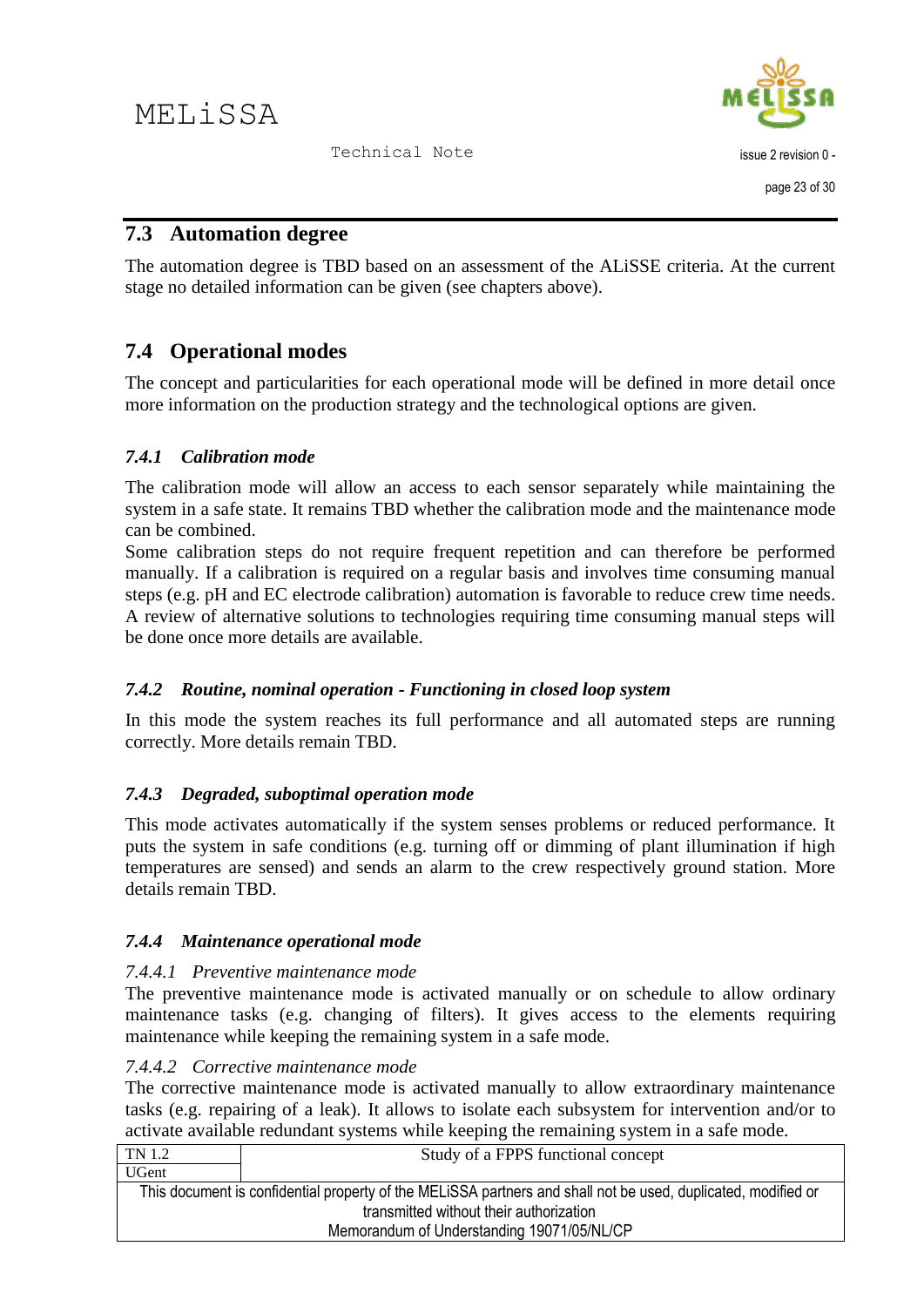

## <span id="page-30-0"></span>**7.5 Control system strategy**

The control system strategy can either be based on a fully centralized system controlling all MELiSSA compartments (including the FPPS) together or a networked system centralized at compartment level with interconnections and data feedback between the compartments. To avoid conflictual control situation, data feedback between each compartment has to be managed at a higher control level (i.e. supervision). In any case the goal of the MELiSSA project is a predictive controlling strategy including feedback algorithms between all compartments.

Further details are TBD.

| TN 1.2                                                                                                        | Study of a FPPS functional concept |
|---------------------------------------------------------------------------------------------------------------|------------------------------------|
| UGent                                                                                                         |                                    |
| This document is confidential property of the MELISSA partners and shall not be used, duplicated, modified or |                                    |
| transmitted without their authorization                                                                       |                                    |
| Memorandum of Understanding 19071/05/NL/CP                                                                    |                                    |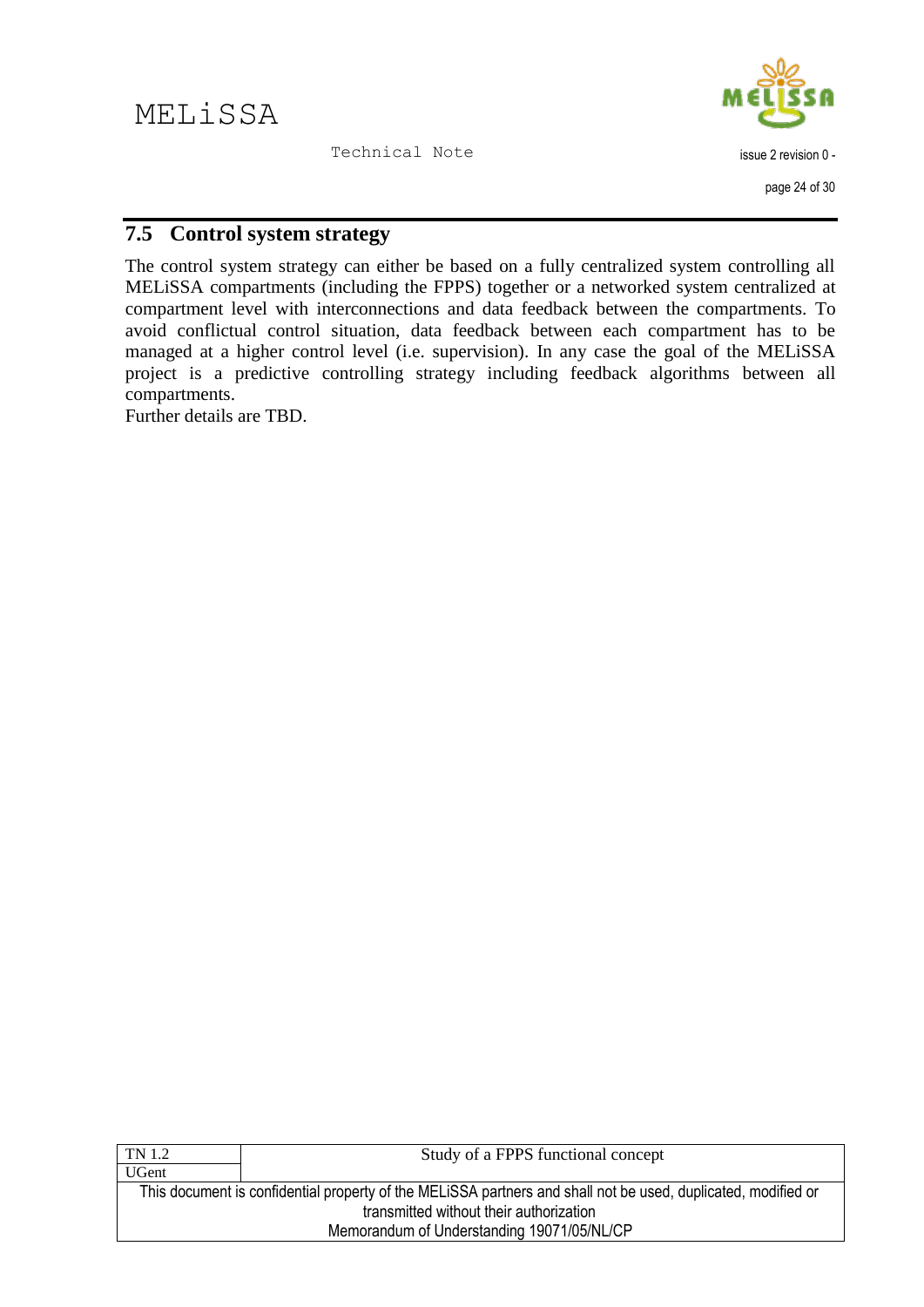

## <span id="page-31-0"></span>**8 Interfaces**

## <span id="page-31-1"></span>**8.1 Interfaces to conventional LSS**

As mentioned earlier in this document, a primary conventional LSS will be installed and operational before the MELiSSA system is installed. The primary LSS will be sized to be fully operational without the MELiSSA system. Thus for the first phase, the MELiSSA system is fully redundant. At later stages the capacity of the conventional LSS can be reduced. To achieve a flawless cooperation of both systems, interfaces need to be defined. The FPPS system will interface with the primary LSS in terms of water,  $O_2$  and  $CO_2$  stocks. Detailed concepts for the interfaces of these elements remain TBD.

At this stage it is already clear that the primary LSS and the MELiSSA loop will be two separate systems. Therefore an online quantification of all matter transfer between both LSS is needed to allow a proper control and validation of the MELiSSA loop.

## <span id="page-31-2"></span>**8.2 Interfaces to other MELiSSA compartments**

The FPPS will also interface with the remaining MELiSSA compartments. At this stage only the type of interface can be defined. Flux quantities and technical concepts can only be specified once more explicit process information is known. Besides the material interfaces, data interfaces will also have to be defined at later stages. A schematic of the fluxes between the MELiSSA compartments is given in the figure below:

| Study of a FPPS functional concept                                                                            |  |
|---------------------------------------------------------------------------------------------------------------|--|
|                                                                                                               |  |
| This document is confidential property of the MELISSA partners and shall not be used, duplicated, modified or |  |
| transmitted without their authorization                                                                       |  |
| Memorandum of Understanding 19071/05/NL/CP                                                                    |  |
|                                                                                                               |  |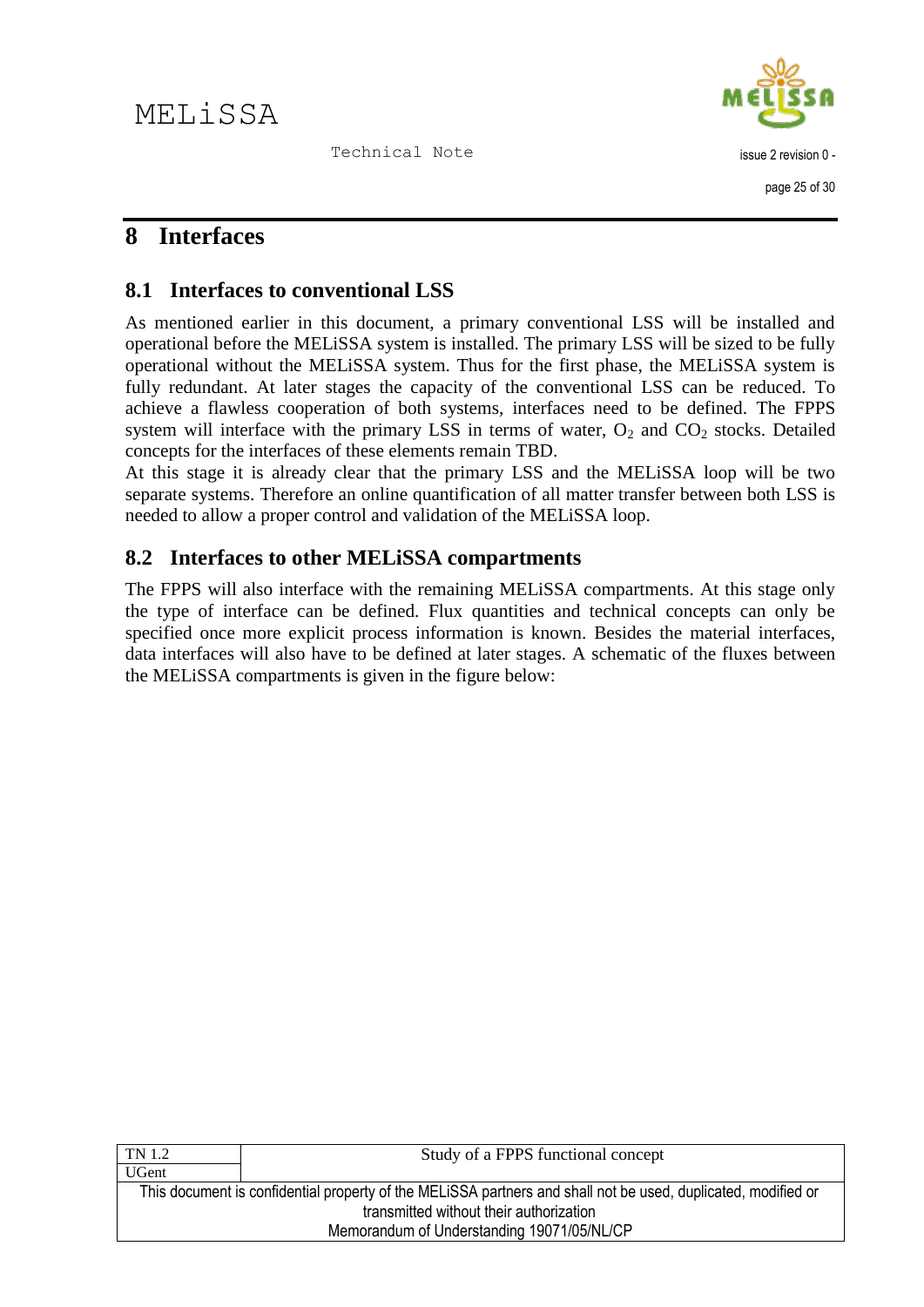MELiSSA



Technical Note



**Fig. 3** Schematic of the MELiSSA loop

<span id="page-32-0"></span>

| Study of a FPPS functional concept                                                                            |  |  |
|---------------------------------------------------------------------------------------------------------------|--|--|
|                                                                                                               |  |  |
| This document is confidential property of the MELISSA partners and shall not be used, duplicated, modified or |  |  |
| transmitted without their authorization                                                                       |  |  |
| Memorandum of Understanding 19071/05/NL/CP                                                                    |  |  |
|                                                                                                               |  |  |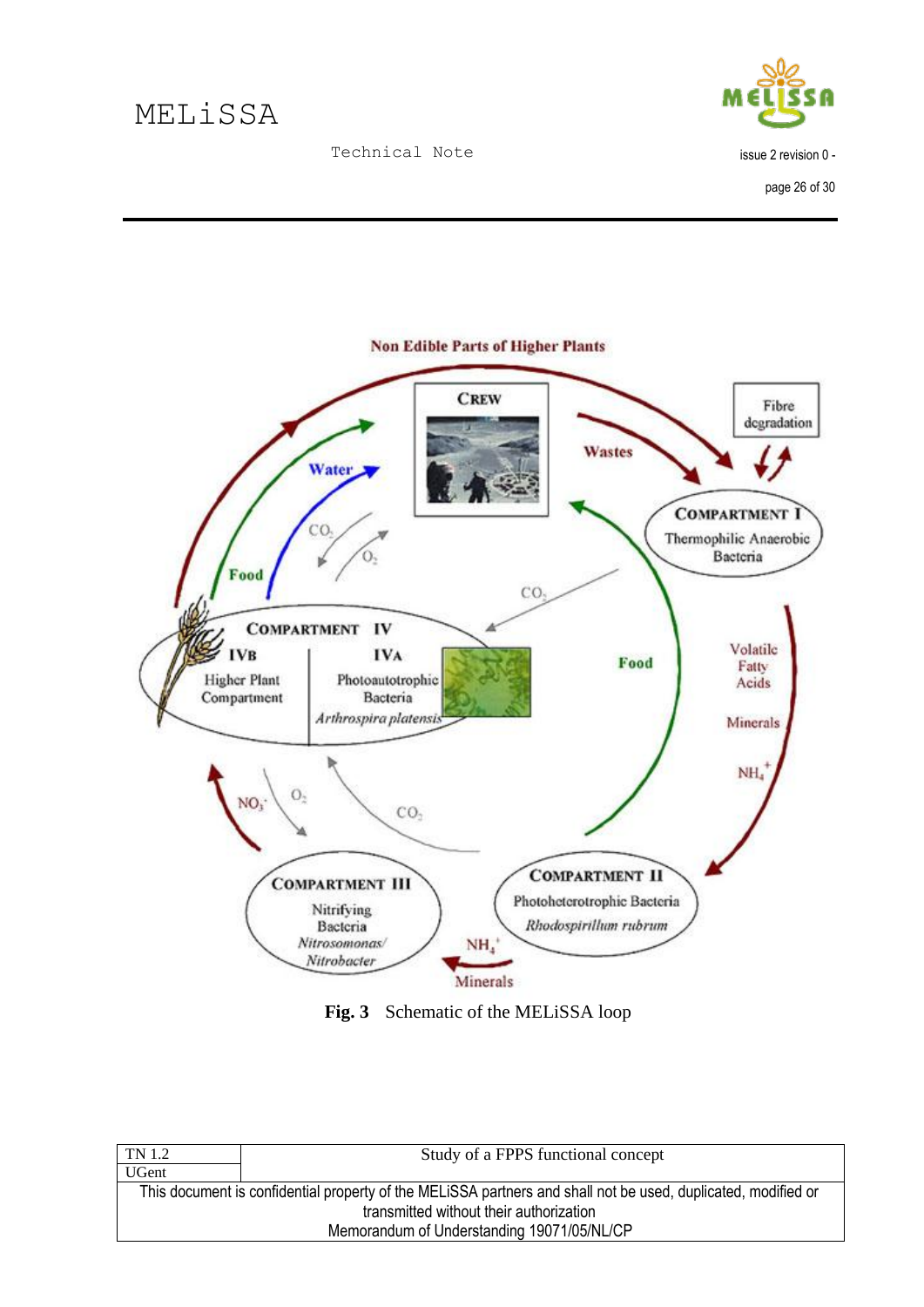MEL<sub>i</sub>SSA



Technical Note

issue 2 revision 0 -

page 27 of 30

The following sections describes the material streams identified today between the FPPS and the MELiSSA loop:

#### <span id="page-33-0"></span>*8.2.1 C1 interfaces*

Into FPPS:

 $\bullet$  CO<sub>2</sub>

Out of FPPS:

- Inedible biomass
- Water

#### <span id="page-33-1"></span>*8.2.2 C2 interfaces*

Into FPPS:

 $\bullet$  CO<sub>2</sub>

Out of FPPS:

• Water

<span id="page-33-2"></span>*8.2.3 C3 interfaces*

Into FPPS:

 $\bullet$  NO<sub>3</sub>

Out of FPPS:

- $\bullet$  O<sub>2</sub>
- Water

## <span id="page-33-3"></span>*8.2.4 C4a interfaces*

In principle there are no interfaces needed between the two photosynthetic compartments for their general functioning. However,  $O_2$  and  $CO_2$  transfers could help to balance fluctuating production/consumption rates during dark and light phases.

Into FPPS:

 $\bullet$  O<sub>2</sub> (during dark phases)

Out of FPPS:

- $\bullet$  CO<sub>2</sub> (during dark phases)
- Water

## <span id="page-33-4"></span>**8.3 Interfaces within FPPS**

As for the MELiSSA interfaces, no detailed concept for the FPPS internal interfaces can be provided at this stage. The information available now is limited to the general type of interface without specific details or quantification. A schematic showing the interfaces is given in [Fig. 1.](#page-7-1)

| TN 1.2                                                                                                                                                   | Study of a FPPS functional concept |  |
|----------------------------------------------------------------------------------------------------------------------------------------------------------|------------------------------------|--|
| <b>UGent</b>                                                                                                                                             |                                    |  |
| This document is confidential property of the MELISSA partners and shall not be used, duplicated, modified or<br>transmitted without their authorization |                                    |  |
| Memorandum of Understanding 19071/05/NL/CP                                                                                                               |                                    |  |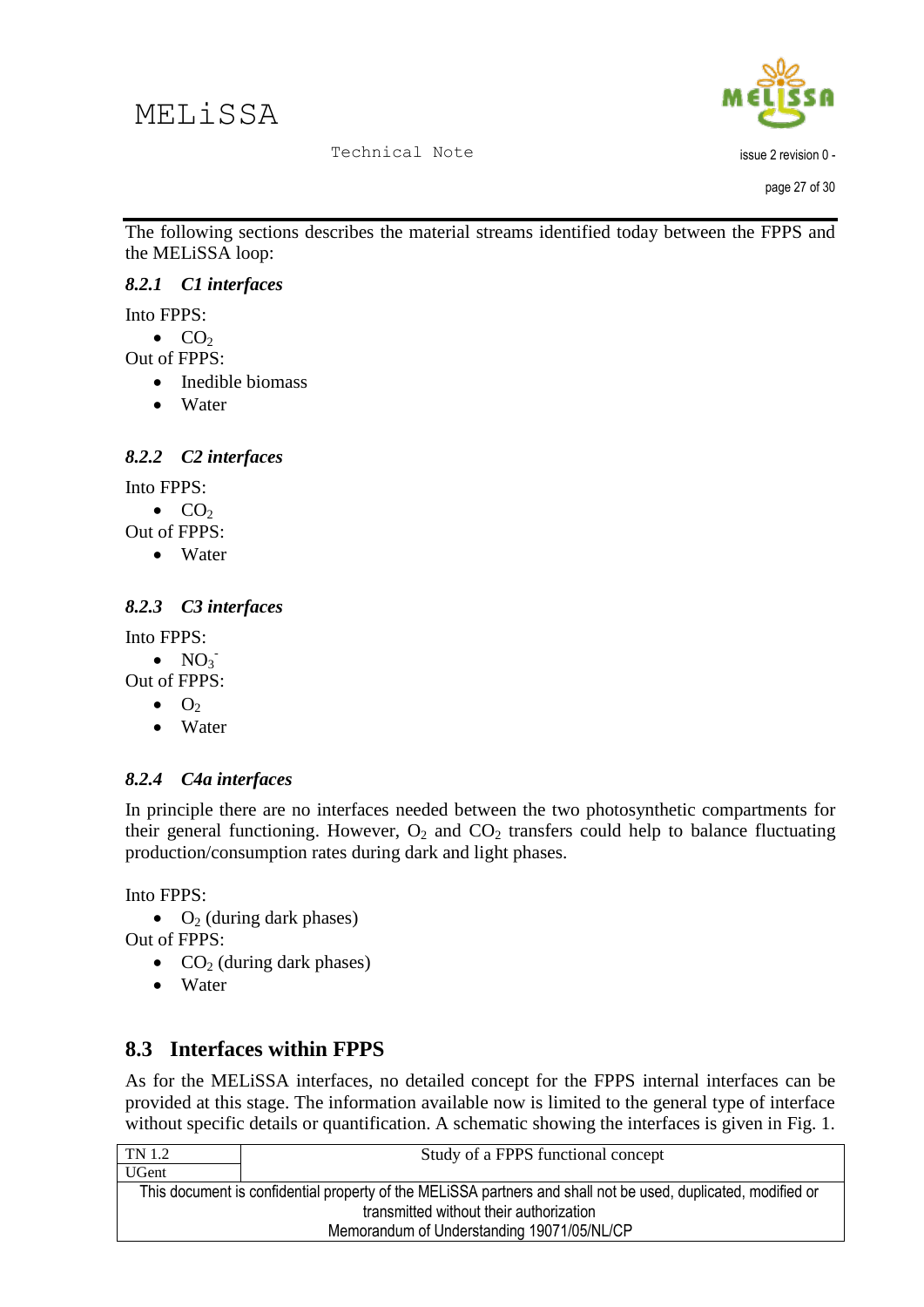

## <span id="page-34-0"></span>**9 Product assurance**

Concepts to provide a sufficient level of product assurance are not yet available and remain TBD. Product assurance will imply the reliability ALiSSE criterion (e.g. through redundancy) and the risk to crew ALiSSE criterion (represented by microbial safety, handling safety and maintenance safety).

Reliability will in the first mission phases be given by the redundant primary LSS already installed in the base. At later stages, when the MELiSSA system takes over the role of the primary LSS, system internal redundancy will have to be provided. Functional concepts to guarantee a certain lifetime, fault tolerance and degradation properties for the FPPS elements will be defined once sufficient information is available as well as a conceptual maintenance plan.

Microbial safety will be addressed by an appropriate system concept, CIP and the maintenance plan. A functional concept to ensure handling and maintenance system will also be provided once the general concept is clearer.

| Study of a FPPS functional concept                                                                            |  |  |
|---------------------------------------------------------------------------------------------------------------|--|--|
|                                                                                                               |  |  |
| This document is confidential property of the MELISSA partners and shall not be used, duplicated, modified or |  |  |
| transmitted without their authorization                                                                       |  |  |
| Memorandum of Understanding 19071/05/NL/CP                                                                    |  |  |
|                                                                                                               |  |  |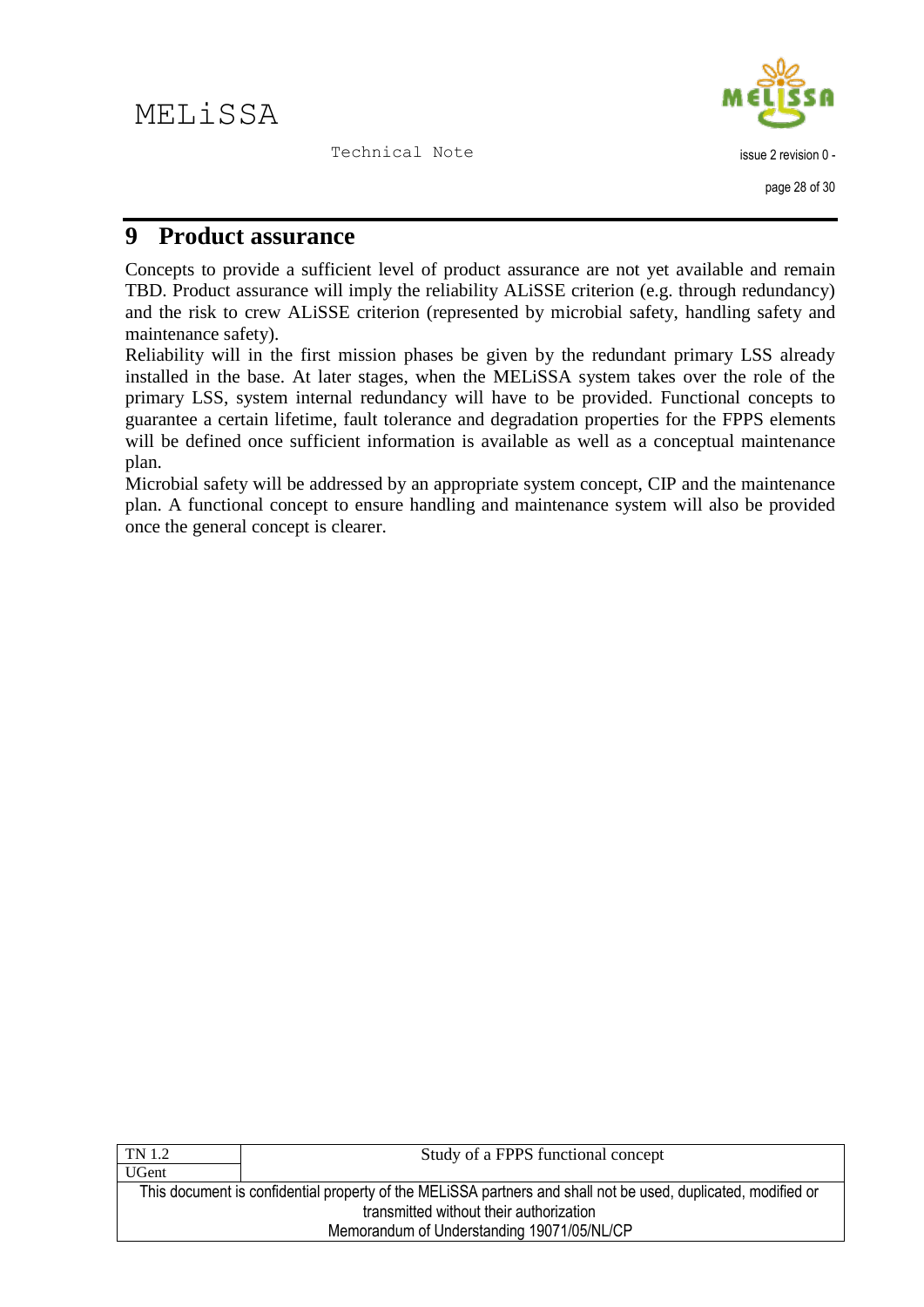

## <span id="page-35-0"></span>**10 Human factors**

## <span id="page-35-1"></span>**10.1 Crew time allocation ALiSSE criterion**

#### <span id="page-35-2"></span>*10.1.1 Workload*

As expressed at several places in this document, the crew time (ALiSSE criterion) implications of the FPPS will be assessed once sufficient information is available to proceed with the detailing of the functional concept. As a general rule of thumb crew time implication needs to be minimized to free up time for mission specific tasks.

#### <span id="page-35-3"></span>*10.1.2 Cognitive / leisure activity*

In some scenarios plant maintenance is described as psychologically valuable and relaxing under the confined conditions of a space mission. Nevertheless a categorization of horticultural tasks as leisure activity is unlikely as the psychological perception of horticultural tasks is a personal matter. A relaxing value is not necessarily present for every individual.

#### <span id="page-35-4"></span>*10.1.3 Physical activity*

The FPPS will most likely depend on some labor intensive manual tasks such a harvesting and processing. Although gravity is present on the moon, the lower values might require daily exercise to counteract muscle atrophy and bone loss similar to ISS missions. Depending on the mission duration and the general physical activity of the crewmembers an implementation of such arduous tasks in the training plan of the crew might be considered.

## <span id="page-35-5"></span>**10.2 Human Machine Interface**

At later stages, concepts for a user friendly Human Machine Interface (HMI) will be provided. The HMI will have to give nutritional and horticultural guidance to the crew. A flexible menu cycle is psychologically favorable for the crew. Technically speaking, a rigid menu cycle allows better optimized seeding, harvesting and processing cycles. A balance between both will have to be found. In this task a personal software assistant could provide guidance to the crew members combing (real-time) data from the plant growth chambers state, storage inventory and human physiology (e.g. body weight & physical activity) while allowing a certain level of freedom of choice top each crewmember.

| Study of a FPPS functional concept                                                                            |  |  |
|---------------------------------------------------------------------------------------------------------------|--|--|
|                                                                                                               |  |  |
| This document is confidential property of the MELISSA partners and shall not be used, duplicated, modified or |  |  |
| transmitted without their authorization                                                                       |  |  |
| Memorandum of Understanding 19071/05/NL/CP                                                                    |  |  |
|                                                                                                               |  |  |